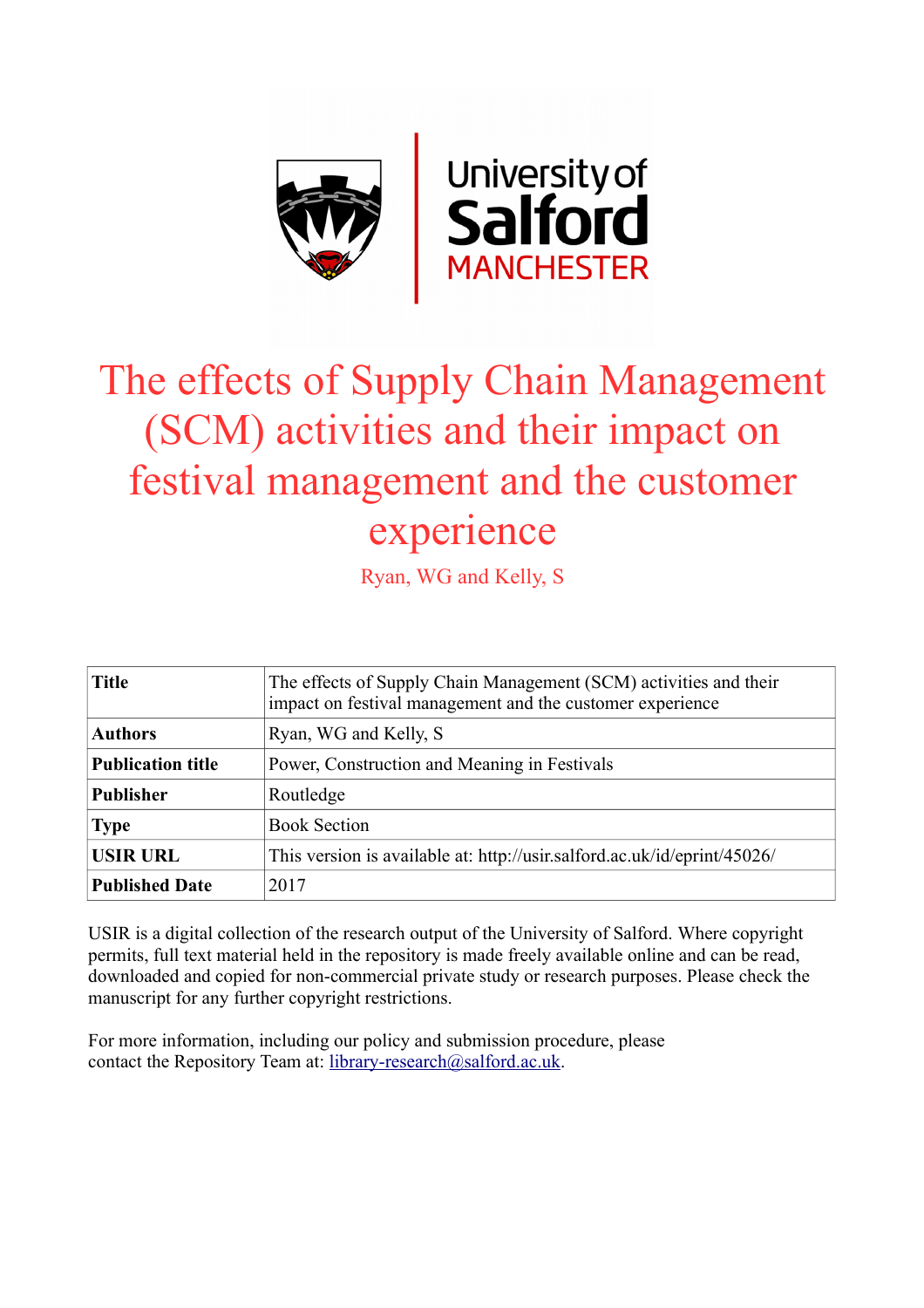# **The effects of Supply Chain Management (SCM) activities and their impact upon festival management and the customer experience**

Dr. W. Gerard Ryan *University of Salford, UK.* 

Dr. Stephen Kelly *Staffordshire University, UK.* 

## *Introduction*

As the number of festivals and the need to provide more satisfying customer experiences continue to grow, the challenges faced by festival managers have become more complicated than ever. The demand to reduce costs and maintain quality, while dealing with the increasingly complex health  $\&$  safety, sustainability, regulatory and technological landscape; means that festival organisers are becoming progressively more reliant on their interorganisational/delivery partners to sustain and improve their on-going operational activity. These developments in festival delivery reflect how the competitive environment has changed. There has been a shift from organisations acting more in isolation, competing through strong brands and marketing budgets to competitive practices that actively involve all the organisations who provide goods and services in a particular supply chain (Christopher 2016). Supply Chain Management (SCM) provides a new dimension to the earlier models of competition, as collective co-operation can lead to the provision of superior value to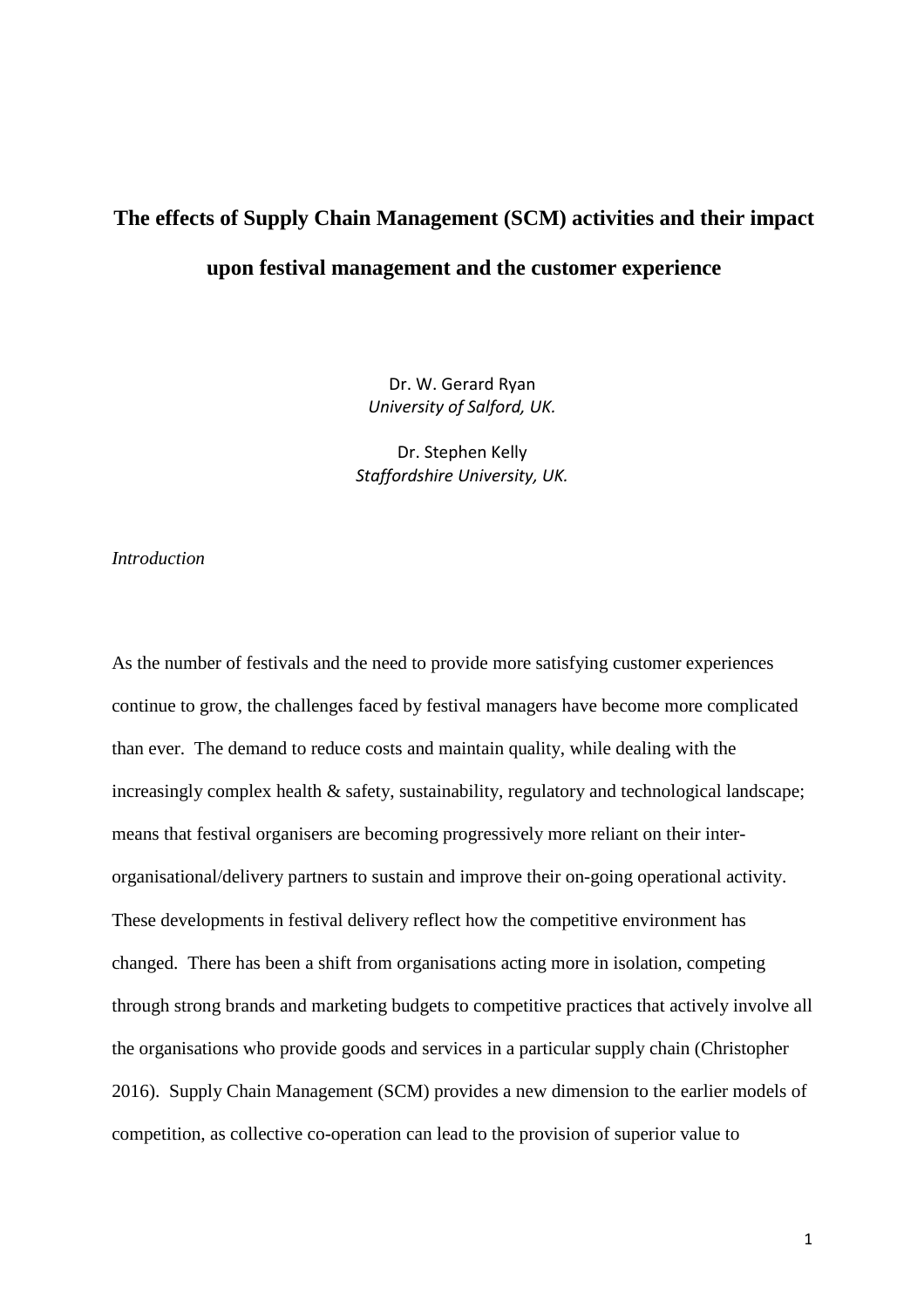customers. This chapter will offer insights into how the effective and efficient management of SCM carries additional benefits to festival delivery.

All of the organisations in a festival supply chain need to externally enhance information sharing and internally reduce differences between departments (Elrod et al. 2013; Aloini et al. 2015). This should be achieved not only from how festival managers maximise their own resources, but also in respect to how they manage the supply chain they are engaged in. Therefore, the competitive advantage achieved through effective and efficient SCM can only be achieved when the supply chain is clearly understood and managed well.

Although there has been substantial research on the relationship between event organisers, clients and suppliers in the events industry (Ritchie 1984; Allen et al. 2008; Emery 2010), this has tended to focus on stakeholder management (Ritchie 1984; Reid and Arcodia 2002; Arcodia and Reid 2005; Getz 2007; Chen 2011), in which a single or small number of direct suppliers are considered, or on specific supply related issues within logistics (Bowdin et al. 2011; Getz 2012; Shone and Parry 2013). A SCM perspective is prevalent in a number of different industry areas (Croom 2000), but the use of this more holistic perspective that this chapter advocates is thought to be very limited in festival management.

This chapter provides novel insights by investigating the application of SCM concepts and theories in a festival management context and asks whether it is possible to derive any insights for practice and theory that might improve the overall festival experience for festival attendees and suppliers alike. Taking a SCM perspective on the challenges and issues that festival organisers face, this chapter uses a focussed case study to make two contributions to the festival and event studies literature. Firstly, the study illustrates the complexity and multiplicity of supply chains in the festival industry and highlights the reliance on trust, customer visibility and communication within the overall supply chain. Secondly, the chapter applies two models (theories) from the mainstream SCM literature, namely the Bullwhip Effect and the Kraljic's Purchasing Portfolio Model to reveal the complex interactions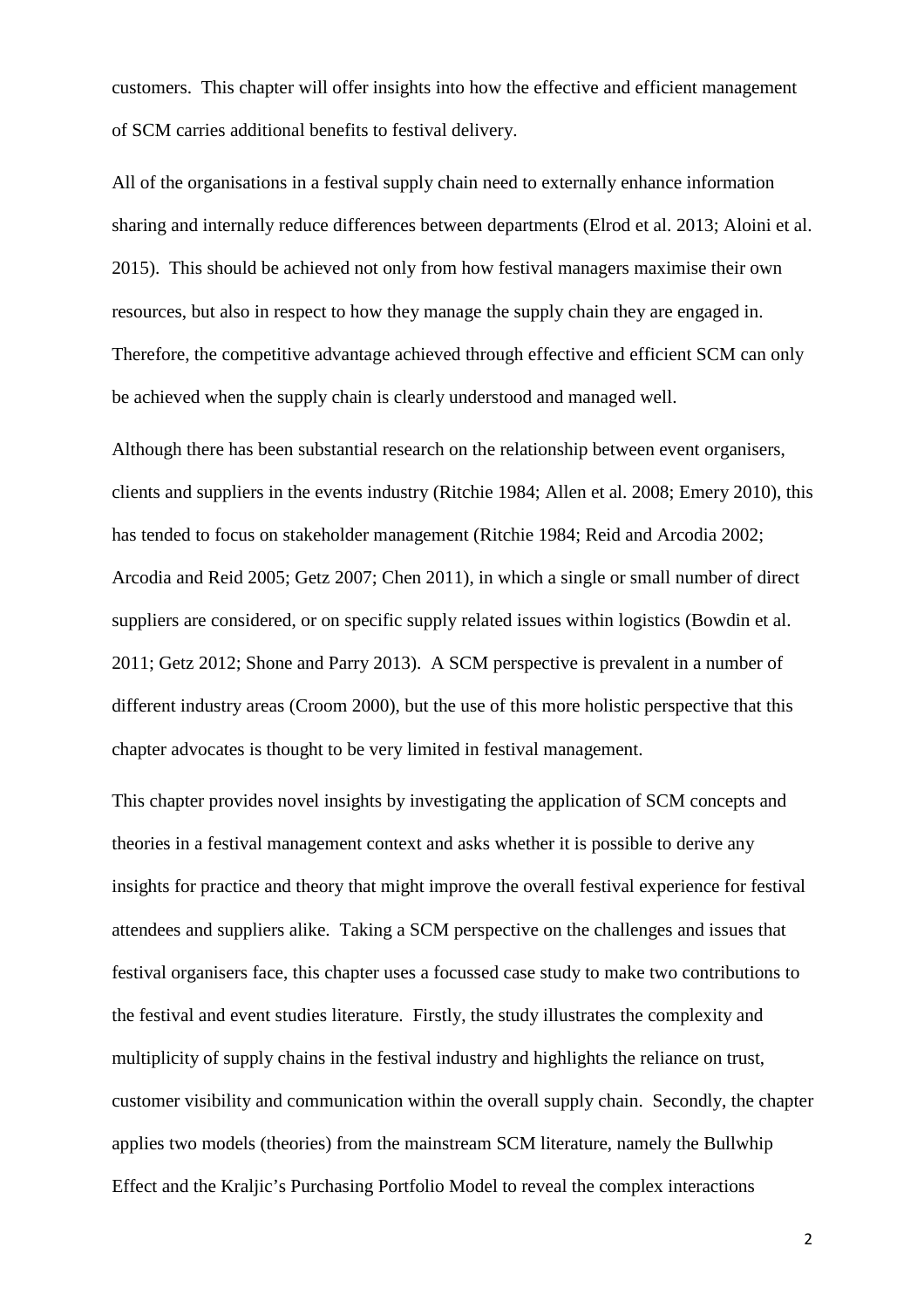between individual organisations in the supply chain. The main concept behind the Bullwhip Effect is the increasing swings in purchasing in response to shifts in customer demand as one moves further upstream in the supply chain (Lee et al. 2004; Okada et al. 2017) while the purpose of Kraljic's Purchasing Portfolio Model is to help purchasers maximise supply, security and reduce costs by making the most of their purchasing power and adopting purchasing practices that fit the goods and services they are buying (Padhi et al. 2012; Grefrath et al. 2017).

These models can illustrate the different pressure zones that can be created by poorly managed information flows; resulting in the adoption of inappropriate decision making. The main benefit to practice created when each organisation considers the other organisations involved in the festival supply chain is that operational activity is more effective and efficient. By adopting these approaches, this chapter argues that improved outcomes can be achieved that benefit everyone within the festival supply chain including; the audience's satisfaction, superior health & safety conditions, improved communication both up and down the supply chain and improved visibility of all those involved.

### *Overview of SCM in festival management*

There have been a number of different areas that have contributed to the current research on SCM; e.g. purchasing, logistics, marketing, organisational behaviour, strategic management and economic development (Croom 2000). To provide some context to the conceptual perspective, a supply chain is the journey of goods and services, from a raw product to the end user (in this case the festival audience). *Figure 1.* provides an example of a supply chain taken from a 'traditional' SCM setting in the manufacturing sector: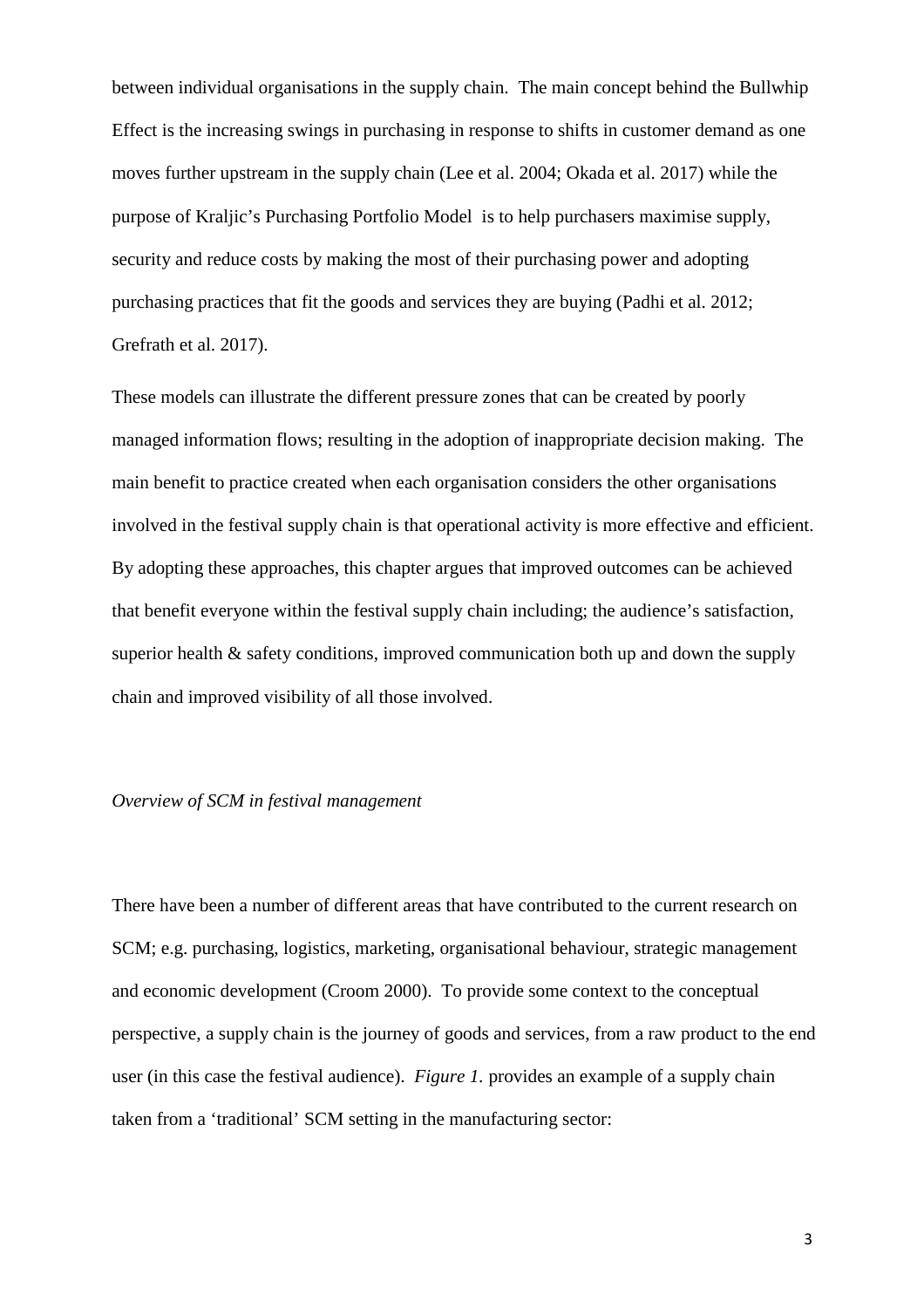Figure. 1: Simple diagram of activities and firms in a supply chain



Source: Bratić, D. (2011). "Achieving a Competitive Advantage by SCM." IBIMA Business Review: 1-13.

Of course, the representation of any supply chain will look different from each organisation's perspective, since management of each organisation is likely to see its own organisation as the focal organisation and consequently will view its supply chain position and structure differently (Lambert and Pohlen. 2001).

SCM is maintained through flows of money, information and products or services that move multi-directionally within the supply chain. These can move either upstream (towards the supply base) or downstream (towards the customer/end user). Generally, money flows upstream as it is introduced into the supply chain by the end user (by paying for tickets) while products or services flow downstream and back towards the customer to satisfy their requirements (e.g. the experience, live performance etc.) as shown in *Figure 2.*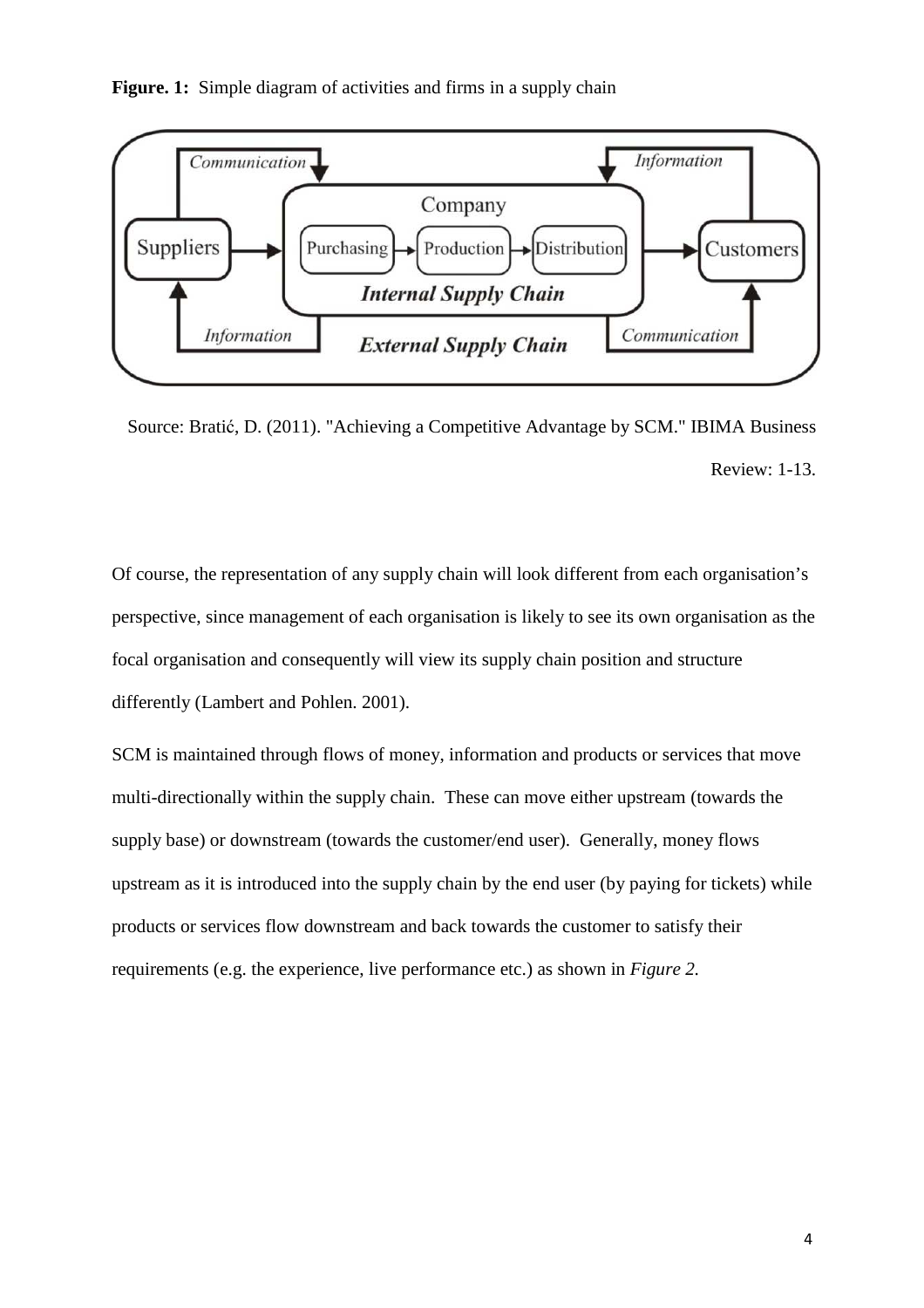**Figure 2:** Multi-directional flow within a supply chain



Source: Ryan & Kelly 2017.

Monczka and Morgan (1997) suggest integrated SCM concerns moving from the external customer and then managing all the processes that are needed to provide the customer with value (or perceived value) in a horizontal way. In other words, information flows up and down the supply chain in the form of order information, new product information and demand etc. (Slack 2009). Indeed, one of the key areas for co-ordinating amongst supply chain members is the management of information flows (Lee et al. 2004). There are exceptions to this as products in the process can be returned, money is often refunded and goods can be recycled. More sophisticated versions introduce concepts of value and trust (Christopher 1992; Ying and Xiaolin 2008; Oosterhuis et al. 2012) that is created between organisations within the supply chain.

Much of the work on SCM has its roots in manufacturing and production, with a more recent turn towards service industries and therefore it is not surprising that the SCM perspective is relatively underdeveloped in the festival and events field. Much of the literature that exists today focuses more on sustainability (Case 2013), supplies (Goldblatt 2008; Rutherford-Silvers 2012), suppliers (Ferdinand and Kitchin 2012; Rogers 2013; Daniels 2014), but not actual overall supply chain activities. The key characteristics of a festival supply chain show that a collection of diverse companies and individuals need to connect with each other to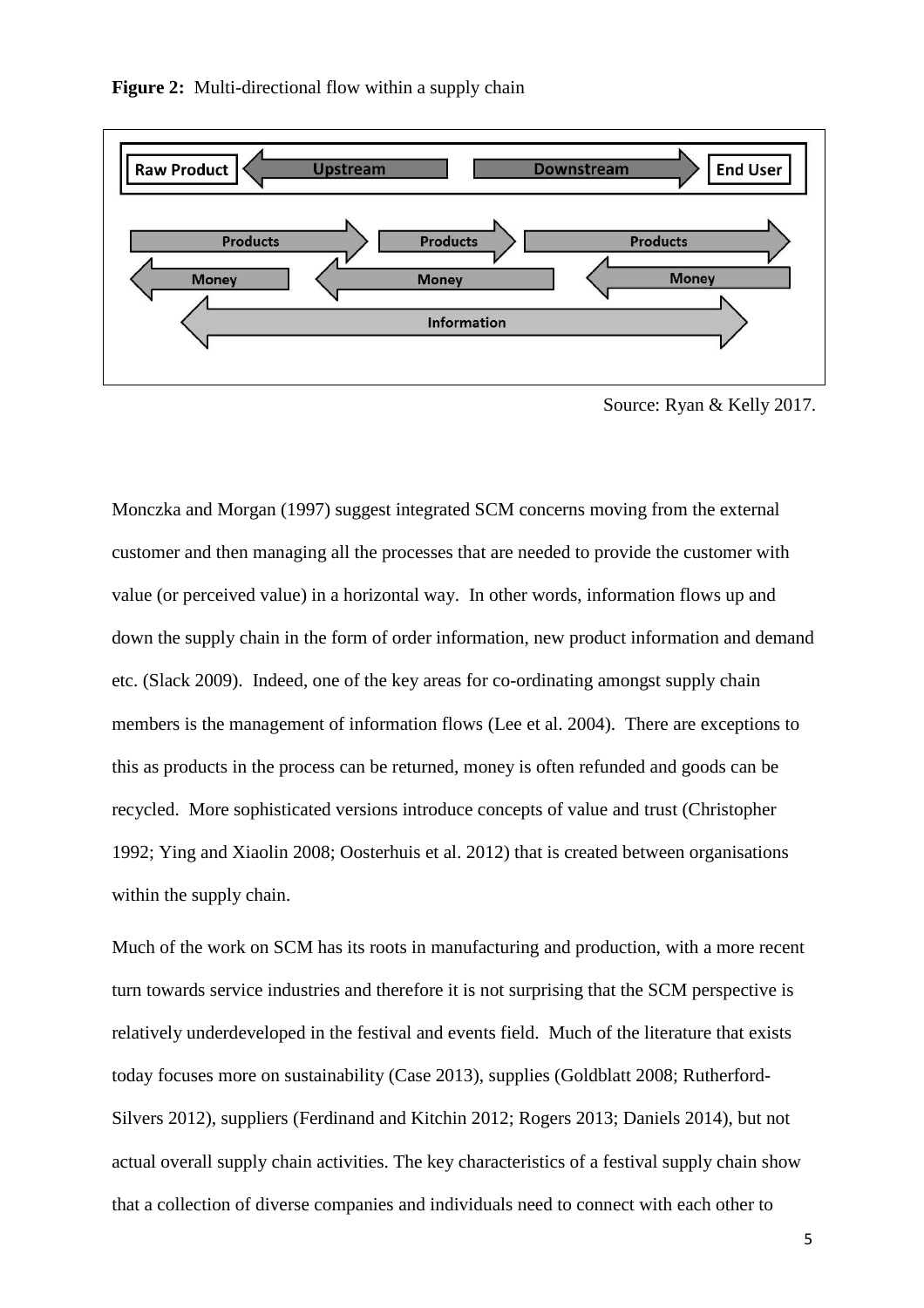provide goods or services to a festival to ensure a satisfactory experience for the end user. Considering the importance of SCM in the delivery of all events, it is surprising to note its virtual non-existence in events education today (Ryan 2016). Festivals by nature are a coming together of numerous suppliers and therefore festival managers are becoming increasingly reliant on the performance of their suppliers within the supply chain. The study of SCM and events management is therefore all the more important. It is against this backdrop that a number of challenges to the festival supply chain exist and to which this chapter aims to address.

Festival suppliers are faced with an increasing pressure to reduce out-going costs in an environment that is over-reliant on one source of income (Presenza and Iocca 2012). The demand for more cost-effective festivals and events has become important either because of increased national and international competition (Calvin 2012), increasing expenditures and requirement for more specialised technology (Robertson 2015) or the increase in complex legislation and regulation such as health & safety standards and environmental legislation (Arnott and Freire 2010; Lee et al. 2010; Markwell and Tomsen 2010; Tandon et al. 2012). Basu et al. (2013) suggest the key challenges associated with events develop around the management of risk, resources, operations planning and stakeholder engagement. In light of these impacts and the actual nature of how a festival is brought together, it is now very unusual for festival organisers to perform all aspects of productive activity themselves (i.e. be fully vertically integrated).

The difficulties that festival managers experience when sourcing and dealing with suppliers has been discussed fairly widely (Reid and Arcodia 2002; Tum et al. 2006; Fields and Stansbie 2007; Yeoman et al. 2007; Bowdin et al. 2011; Shone and Parry 2013). These include the need to obtain cost effective goods and services balanced against quality of product, the hire, make or buy decisions such as in-house or outsourcing production or service supply and services that go towards avoiding tensions between participant stakeholder groups.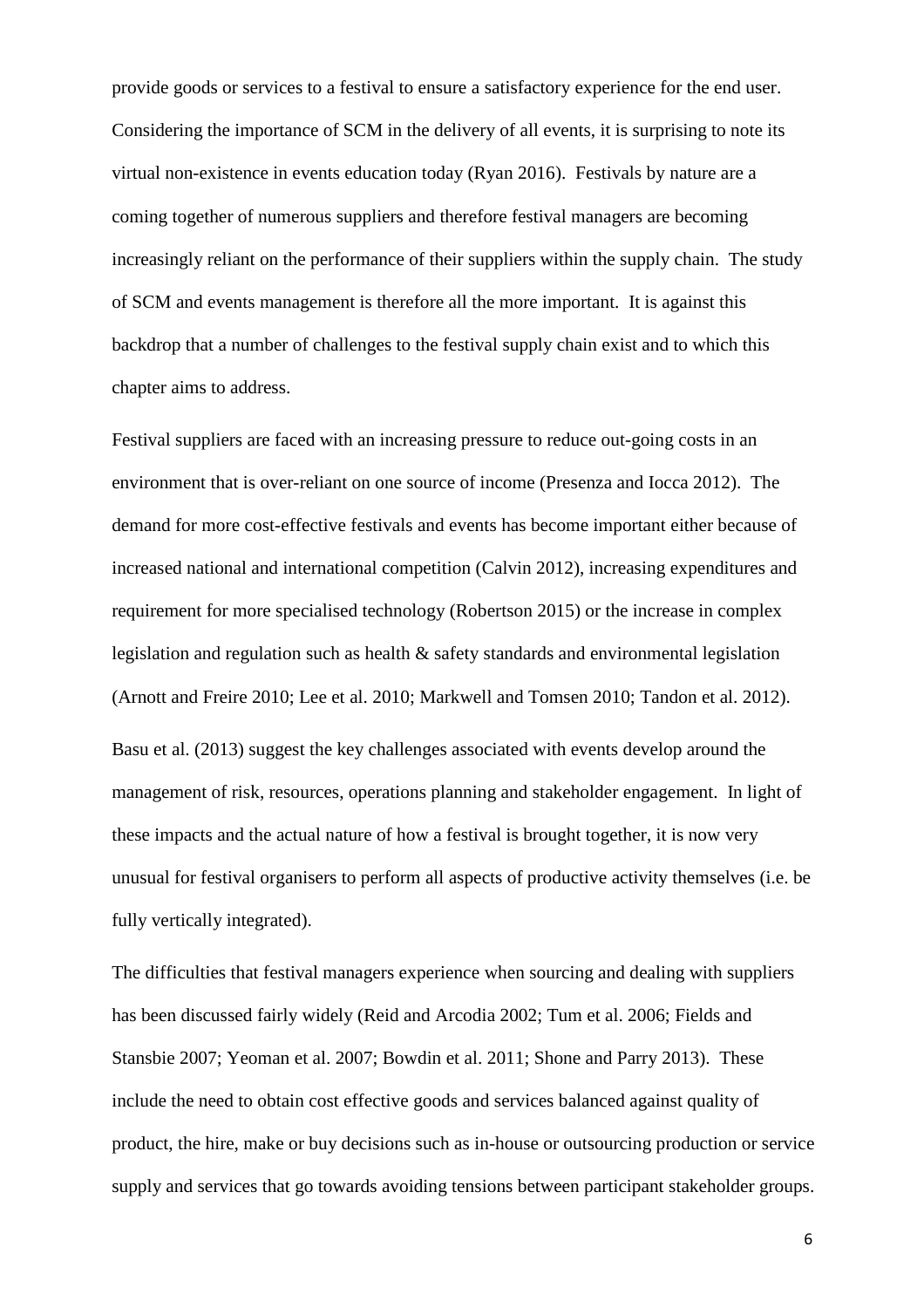When tensions are experienced between participant stakeholders and poor management of suppliers, the knock on effect can lead to a number of complications which impact on the event itself. This can include event cancellation, programme reduction or quality problems (Getz 2012 p277). This chapter considers these issues and seeks to understand if a study of the wider supply chain can provide any insights into how these problems occur.

#### *Methods*

This chapter uses a single in-depth case study, which involved interviews with multiple individuals and organisations in a festival supply chain. The relatively limited amount of research into SCM in festival and events management meant that empirical research was necessary if models and frameworks were to be proposed that can be used further (Burgess et al. 2006). Although this chapter is exploratory in its empirical research setting, it is testing theory from outside the traditional scope of events and festival literature, through the application of SCM principles. More quantitative methods of data collection and analysis would not be suitable since they offer little in terms of explanatory depth, which was needed for the research objectives of exploring festival supply chains and deploying SCM concepts, theories and models in this specific setting. Generalisability is often cited as a criticism of qualitative research and although such research is very specific to this context and a specific set of relationships between specific individuals, it does: "…provide sufficient information that can then be used by the reader to determine whether the findings are applicable to the new situation" (Lincoln and Guba 1985 p125). Although the context of the setting may not be replicated in other scenarios (as different organisations and individuals will be involved) it should be noted that the intent is to generalise to theory (Gioia et al. 2013) through showing the usefulness of the analytical framework and therefore being analytically rather than statistically generalisable (Yin 2002 p32).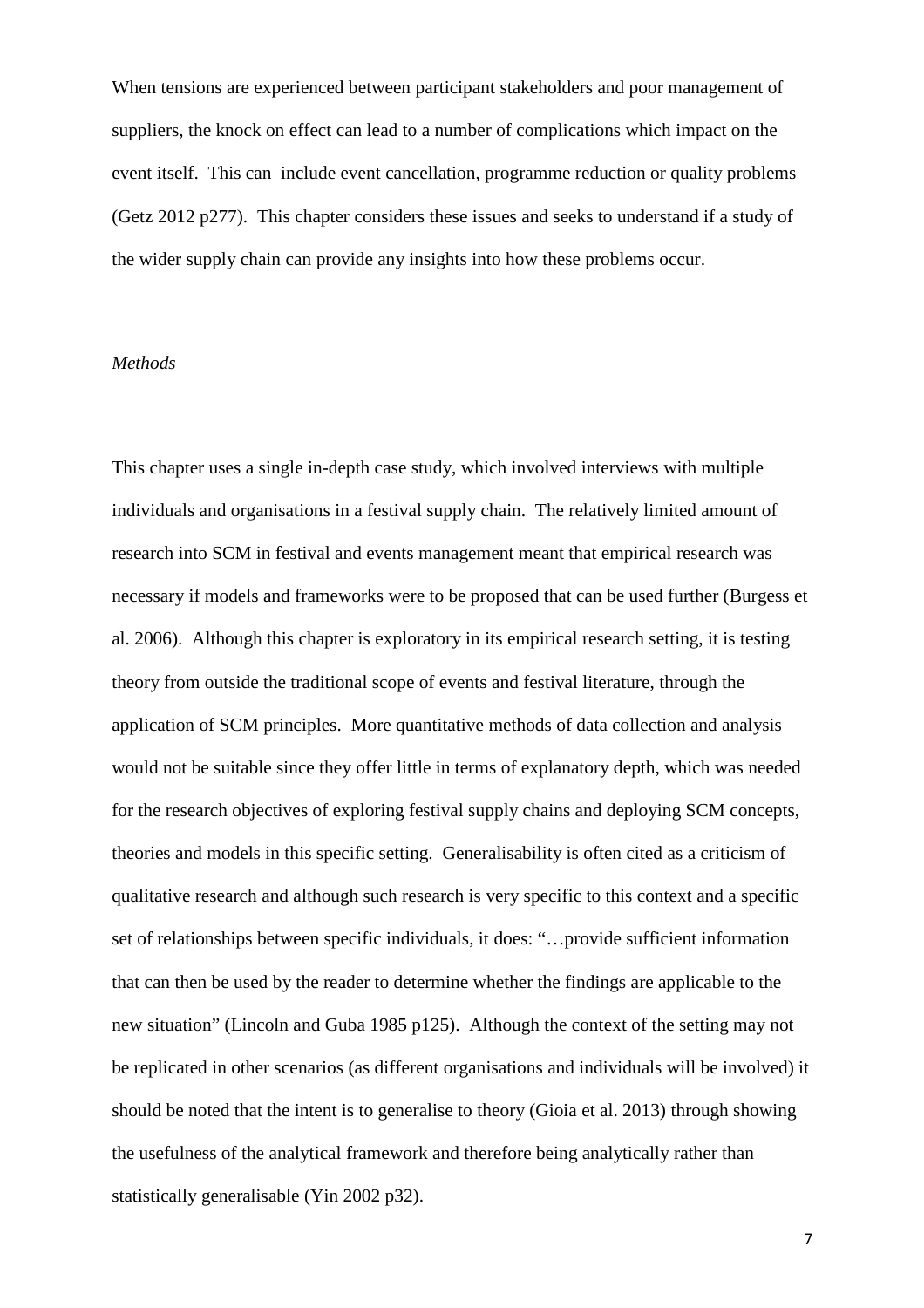To ensure research quality, we have made use of specific guidelines identified by Riege (2003), which have been widely accepted to demonstrate the rigour undertaken in qualitative research. Specifically, dependability concerns were addressed by careful data management, through recording interviews wherever possible. There were several chance meetings where data was obtained that could not be recorded. However, field and verbal notes were taken as soon as possible afterwards. Similarly, having two research interviewers involved at certain stages increased this area of quality consideration. Furthermore, triangulation plays a key role in this area of research quality and therefore multiple perspectives from different interviewees were considered as well as the use of organisational artefacts to support findings.

The case of this chapter is a collection of organisations that, at this particular time and in this particular context, have buyer-supplier relationships with each other in the pursuit of providing services to festivals as part of a broader festival supply chain. The primary research included one-to-one interviews with senior individuals from three different organisations within a festival supply chain. These included:

- The national account manager (NAM) for Organisation A that is an international high-end Public Address (PA) system manufacturer
- Four directors  $(1, 2, 3 \& 4)$  from Organisation B who are an international UK-based PA supplier to festivals and the music industry
- The festival director (FD) of a multi-international UK-based music festival (Organisation C) that attracts an audience in excess of 250,000 each year to its UK outdoor festivals

The interviews themselves took the form of semi-structured interviews that were based around a number of fundamental questions that covered purchasing activities, relationships with customers and suppliers, sourcing products and sales, the methods involved in these activities and the issues involved within the methods used. The semi-structured nature of the interviews allowed for open discussions that established how each organisation functioned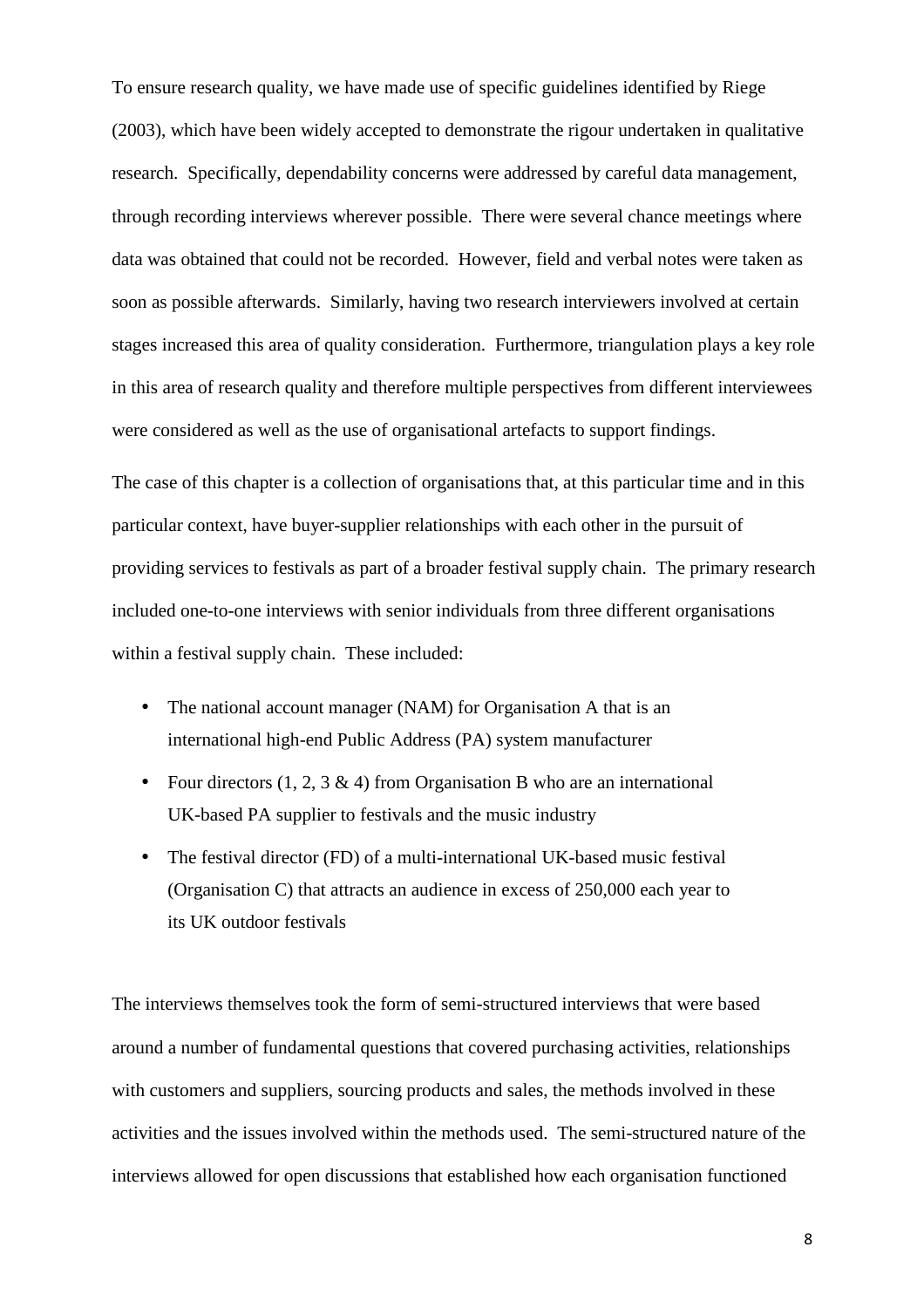within the festival supply chain and also what purchasing practices were used in line with the requirements from their customers and their customer's customers.

As the supply chains of organisations are often not openly revealed and therefore knowledge of them cannot be fully established prior to close organisational contact, snowball sampling (Babbie 2001) was used to obtain contact details and also introductions to other organisations in the focal supply chain. This ensures that matched pairs of organisations in the supply chain are included in the data collection, as they will be discussing the same goods/services that ultimately will be provided to the same set of customers.

#### *Findings & Discussion*

This section is divided into two main parts and which reflect the objectives of this chapter. Firstly, we developed a view of the festival supply chain by identifying the different organisations within the supply chain study. This informed the need for the analysis in the second section which zooms in on specific interactions between organisations within a supply chain and considers the theory of the Bullwhip Effect and Kraljic's Purchasing Portfolio Model to provide a more structured discussion of the ramifications of these issues. A schematic of a supply chain was developed based on the data collected and supported by relevant organisational documentation. To illustrate the inherent complexity, a layered approach was developed that opens up the supply chain in much more detail and highlights the main area of focus. *Figure 3.* provides a view of a supply chain for a large festival and details the typical flow of information, money and products.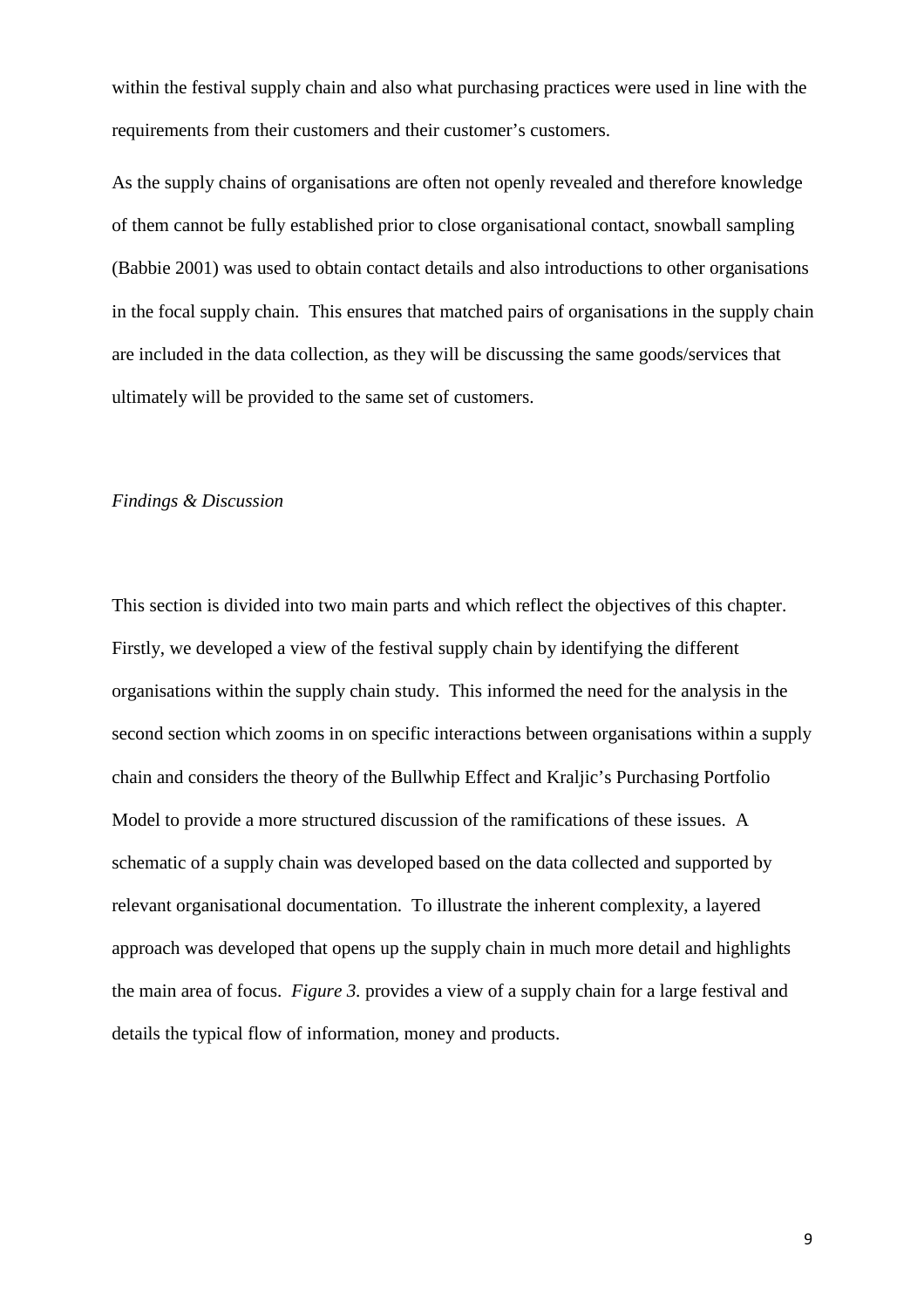

**Figure 3:** Macro supply chain representation for a large outdoor music festival.

By focusing on a single supply chain (as per the circled area in *Figure 3.*), the PA supply area, the complexity and relevant factors of supply chains within supply chains emerges. To keep the supply chain diagrams at a manageable level, the links between festival suppliers have focussed on core supply, i.e. the supply of products/services that relate to the direct products/services that the focus organisation provides to their customers. This means that areas of non-core supply and provision, which support the running of festival suppliers such as electricity, furniture, stationery, shipping etc., are not included in these representations. However, it is recognised that these still play a role in the overall delivery, as they are indeed areas of expense for festival suppliers and they should still be appropriately managed with effective purchasing practices. It is important to point out that festival suppliers often supply

Source: Ryan & Kelly 2017.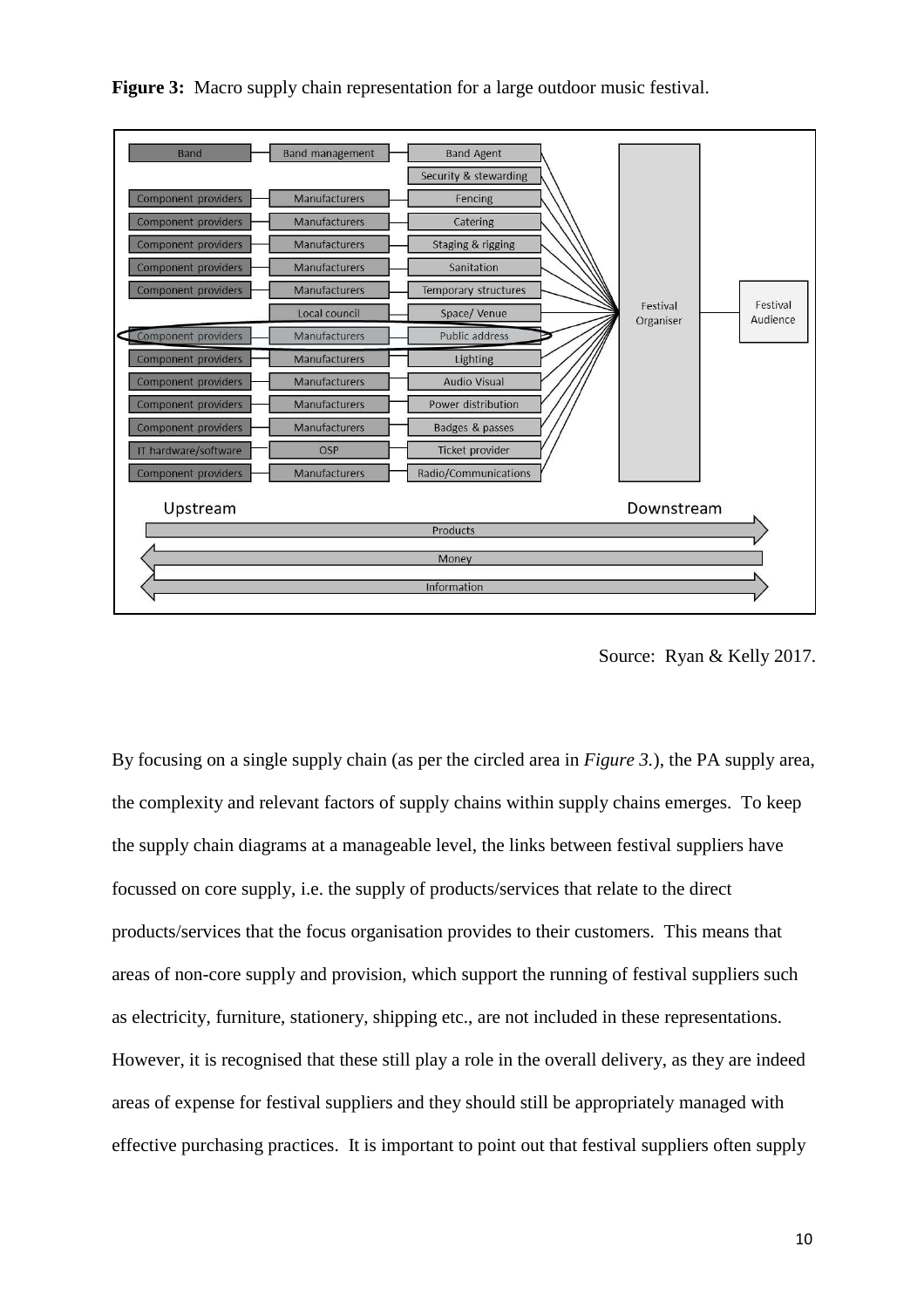multiple festivals within different supply chains at the same time, (adding to the complexity), but for this initial study, each supply chain is considered a separate entity.



**Figure 4:** Micro supply chain representation for a large outdoor music festival

Source: Ryan & Kelly 2017.

The data collected has been taken from a number of different organisations that constitute an individual supply chain in the larger representation shown in *Figure 3.* The focus of this study and supply chain is reconfigured in *Figure 5.* to show the range of organisations involved in manufacturing right through to the festival audience. The circled communication arrows highlight the source of the primary data and can be organisationally represented as follows: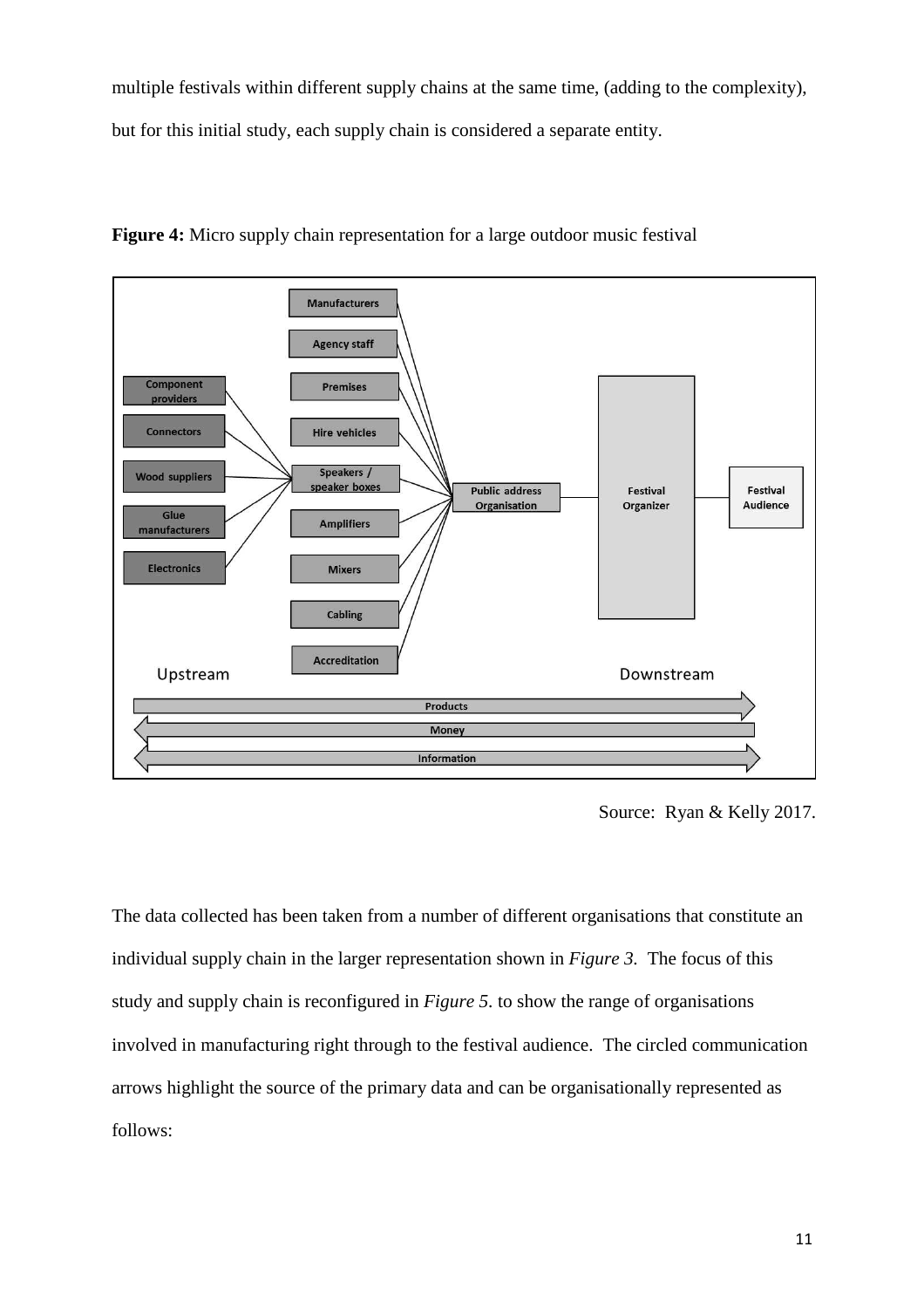

**Figure 5:** Organisations, primary research and communication points within the supply chain

Having established the specific nature and complexity of a festival supply chain, two key areas are revealed; the key role of information flow and purchasing behaviour, which are now discussed in turn.

#### *The key role of information flows in the supply chain*

As shown above in the discussion of SCM, a key driver of co-ordination amongst supply chain members is the management of information flows (Lee et al. 2004) and in particular the flow of demand information, i.e. what and when products/services are needed (Lambert 1998). Some of the challenges identified in this study and mapping process showed that information flows, and their unpredictable nature, highlighted problems with the way the organisations functioned; for example, the impact of the Bullwhip Effect on the rest of the supply chain. The Bullwhip Effect was first observed between Proctor & Gamble and its suppliers where slow moving consumer demand created large swings in production for the suppliers at the other end of the supply chain (Wang and Disney 2016). This effect can lead to companies making unexpected changes to their working practices to counter these issues.

Source: Ryan & Kelly 2017.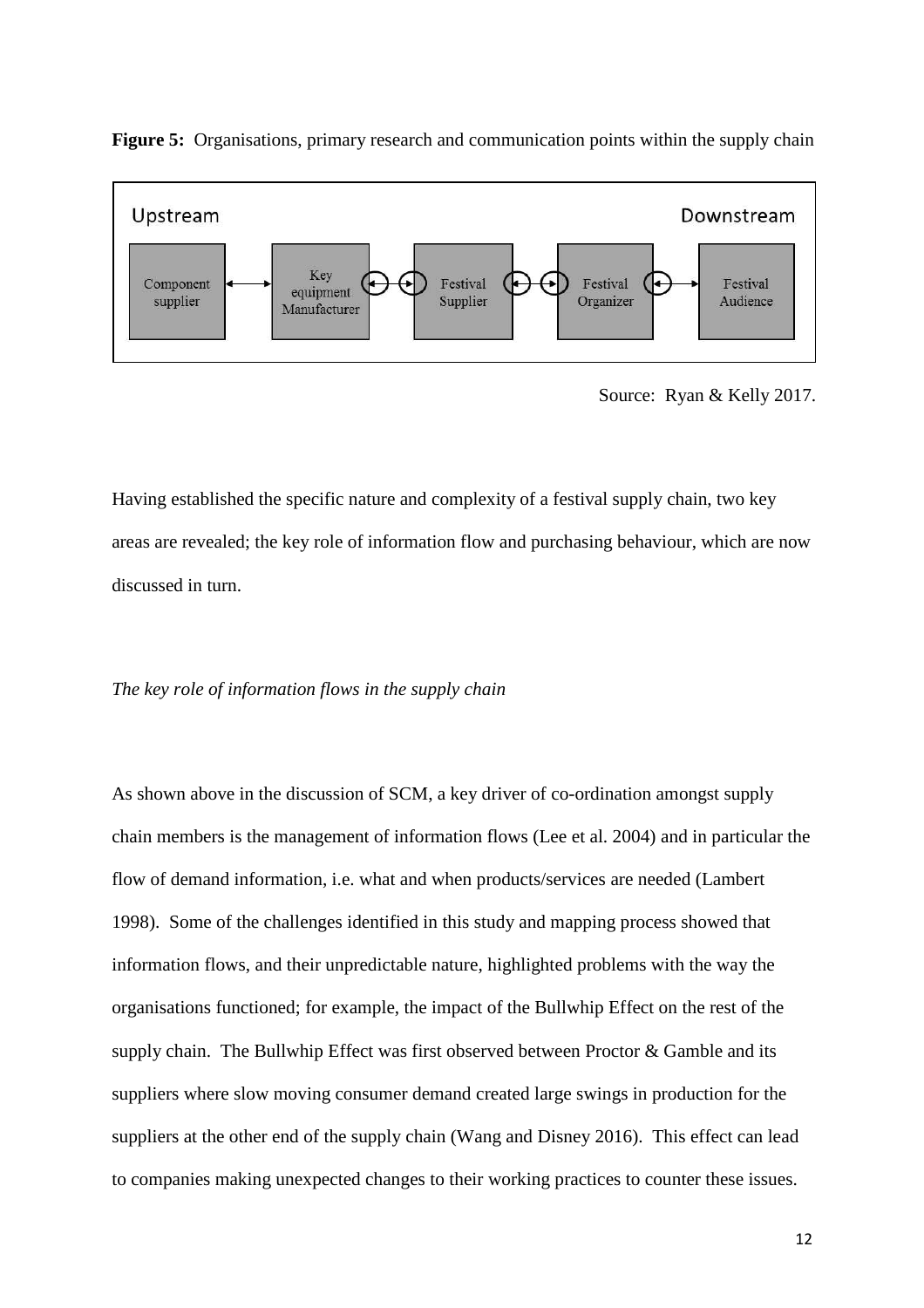During the interview process, it was revealed that companies within the supply chain regularly have to review their purchasing activities. Previously, Organisation B had followed a purchasing process that allowed each department to order components as and when the need arose. While this gave more control to each department to deal with supply and demand issues, it created an environment that suffered from pressure purchasing, leading to a lack of control of inventory and finances within the business with problems such as double ordering of stock and oversights on what items readily available for use. In order to combat these and other issues, Director 2 of Organisation B was made responsible for all purchases to reduce waste, tighten up on financial expenditure and bring inventory under control. Director 2 explained:

"*Purchasing on the whole is done more on opportunity now, taking advantage of when discounts are available [from our suppliers]. Only if rigs are on the road and unavailable and a big hire comes in is a pressured purchase made*".

Similarly, when reviewing purchasing activity after a long-term development programme to offer wider availability of their product in each territory, Organisation A observed better sales revenue, but a reduction in their profit margins. While this effort had created much greater access to their systems, the NAM detected that the increased competition between new and existing account holders was driving the price of their product down. More importantly, the available reserves that sustained the after-sales service and maintenance expected of a highend product were being constricted. Considering an average purchase price of between £75,000 and £300,000, the after-sales maintenance was central to the ongoing customer satisfaction and the high-end status of the product. In order to counter this, Organisation A made the decision to reduce the number of points of sale (account holders) and introduce a global programme of Certified Providers (CP's) reducing the widespread access to their product in the UK from 35 account holders to 9 CP's with enlarged sales territories.

The NAM explained that by reducing the number of points-of-sale, they were not only able to maintain much more control over the final sale price, the trust levels between manufacturer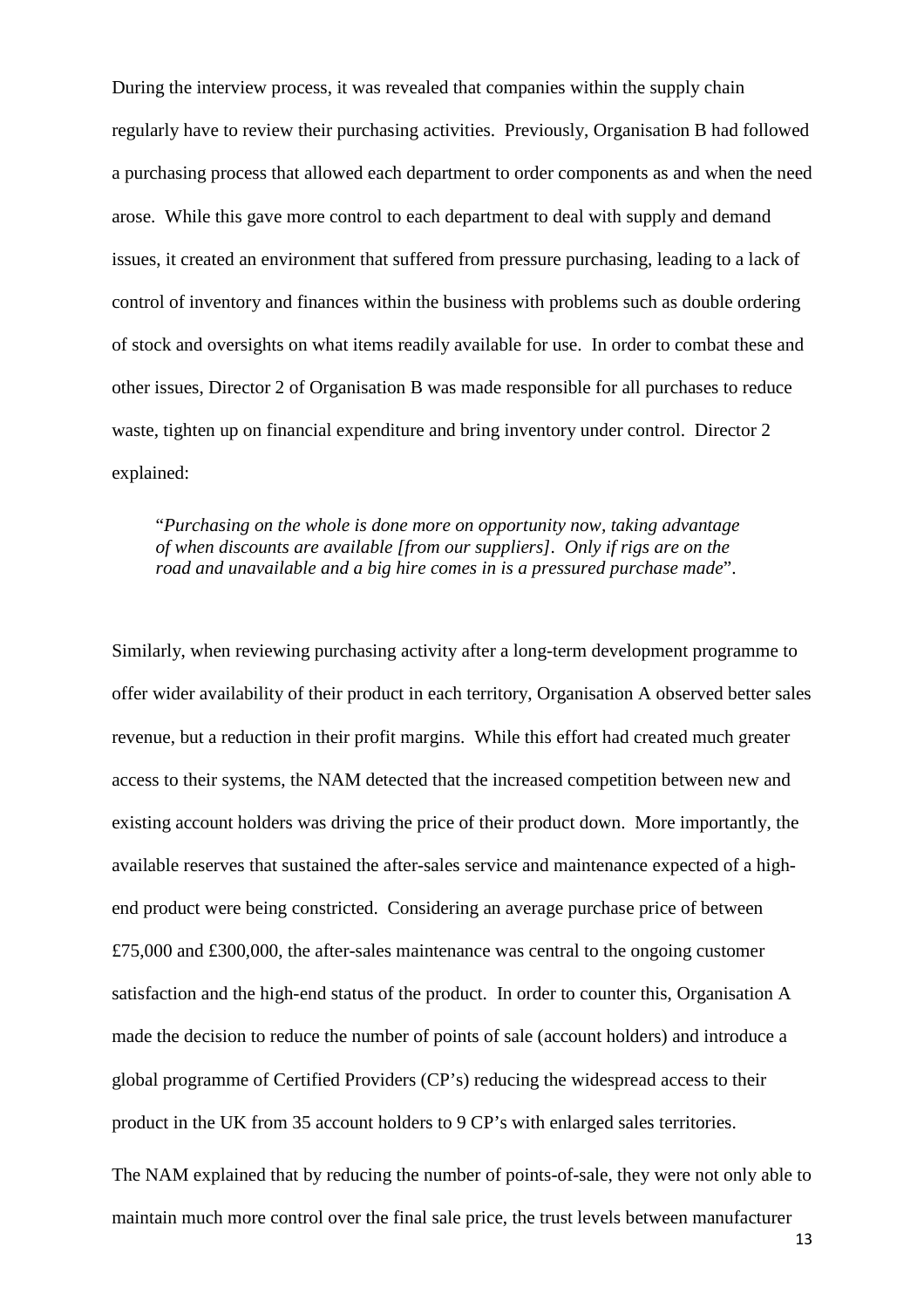and festival supplier increased substantially. The most notable development was almost complete visibility of the manufacturer's customer's customers. These improved levels of trust between manufacturer and festival suppliers led to closer engagement and collaboration with the customer's customers. The increased visibility provided new opportunities and levels of access that had never existed which led to direct discussions about the design of each project. Previously, communication would have ended one step further up the supply chain. By reducing the number of points-of-sale, the manufacturer was able to provide direct advice further down the supply chain on technical specifications. This new flow of information also created improvements up the supply chain such as informed design suggestions before the final proposal was submitted. The resulting impact both up and down the supply chain was ultimately enhancing the experience for the festival audience end user. The NAM stated that, "*because we* (Organisation A) *became heavily involved [with our customer's customers] a much more informed understanding was created*" improving the final product and virtually removing the Bullwhip Effect from the supply chain, which could have led to major implications at a later date.

With the increasing attendance at major festivals, greater demands are placed on everyone within the supply chain. Festival suppliers experience amendments in key aspects of the planning activities which then require an ability to respond rapidly to keep the event and supply chain on track. If we take a supply chain perspective of these, we can see that issues may arise as these challenges flow downstream towards delivery. We have described how the Bullwhip Effect means that as problems arise, they become amplified further up the supply chain. When these problems are not addressed, then the effect can lead to a tipping point in the organisation's ability deal with the problem, which as Akkermans and Vos (2003) suggest can lead to significant issues in delivering goods and service. Practices that may seem rational from a local and short-term perspective lead to issues in the overall supply chain and ultimately affect the end user experience (Anderson et al. 2005).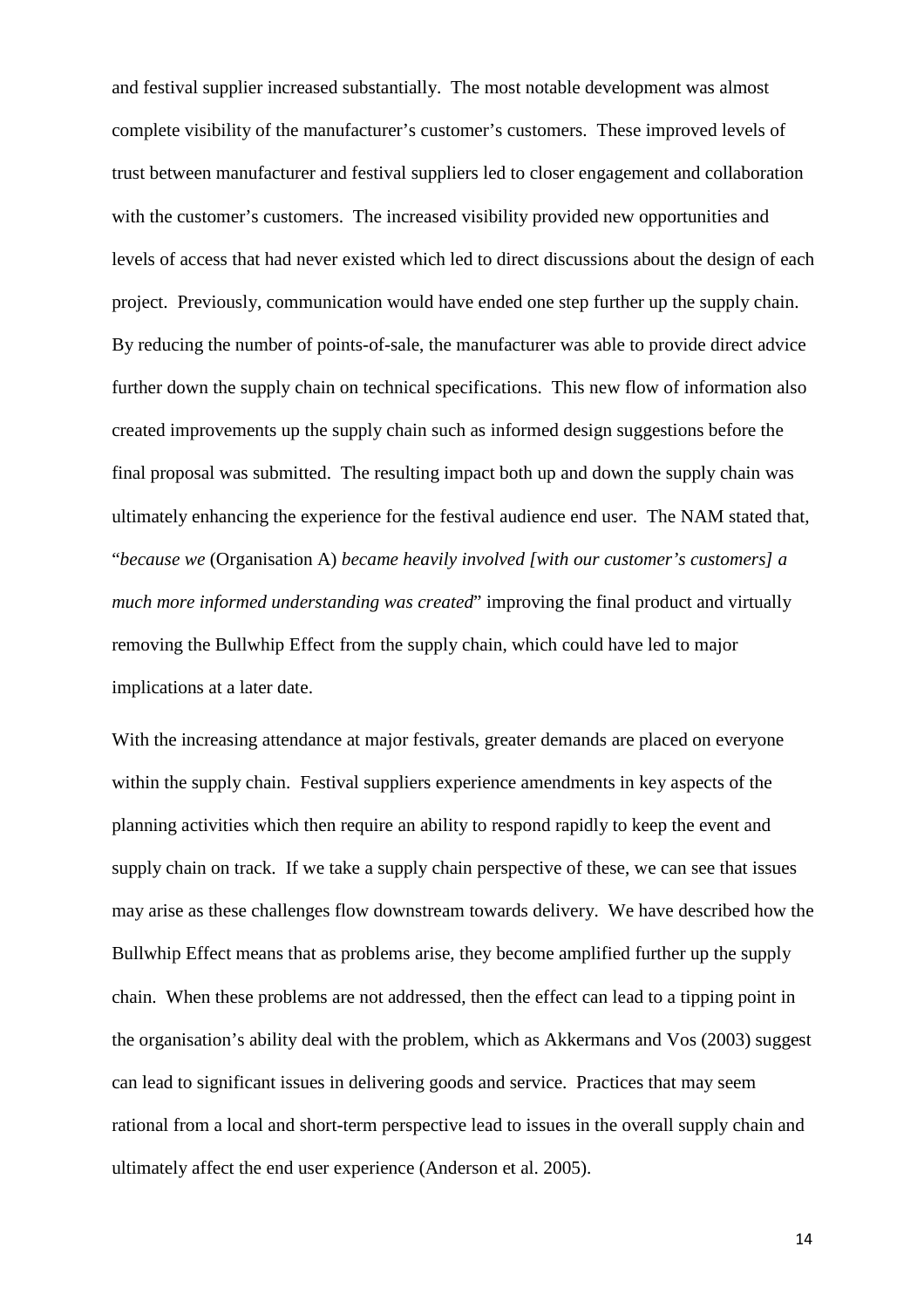From the empirical data, further complexities were revealed that highlight the pressure not only to provide a quality experience, but also to deliver on time and at a profit. Often, in festival and events management, there is a critical period of time just before a deadline, (assumed or agreed), when actual decisions are made. At the highest level, organisations will usually have a number of festivals and events to supply at the same time and ensuring all the necessary equipment is available and arrives in a satisfactory and working condition is dealt with on a regular - or as Director 2 of Organisation A suggests "*as regular as is possible*" basis. This suggests there are a number of different demand patterns at multiple levels throughout the process.

Although demand patterns have a major effect on the events final 'experience' they appear downstream (closer to the customer) of the supply chain and can (or should) be fairly easy to predict in aggregate terms; for example, the actual date of the festival. As we discovered, this does not flow upstream until much later as signing contracts and agreements can be left until very late on in the process. Consequently, the risk and time pressure is pushed towards the festival suppliers in how they manage their capacity (e.g. buy, service or manufacture products, hire or lay staff off). The Managing Director of Organisation B stated: "*we did a lot of festivals last year and it's not like you're given a 3 or 4-year contract even when you do supply a great experience. You've got to win each contract year-on-year*".

This kind of activity manifests itself in pressure zones, contributing to the Bullwhip Effect on the final experience being created for festival suppliers during the day, the week and the year. For example, festivals are held at regular times throughout the year. Therefore, certain months are particularly busy and decisions at that time are affected by the added pressure. It was explained by Director 2 from Organisation A that pressure on repairs to equipment receives a rush towards the end of the week as the weekend is largely the busiest period for festivals and events. Then towards the end of the working day, pressure is increased on individual staff members as calls and enquiries both internally and from external sources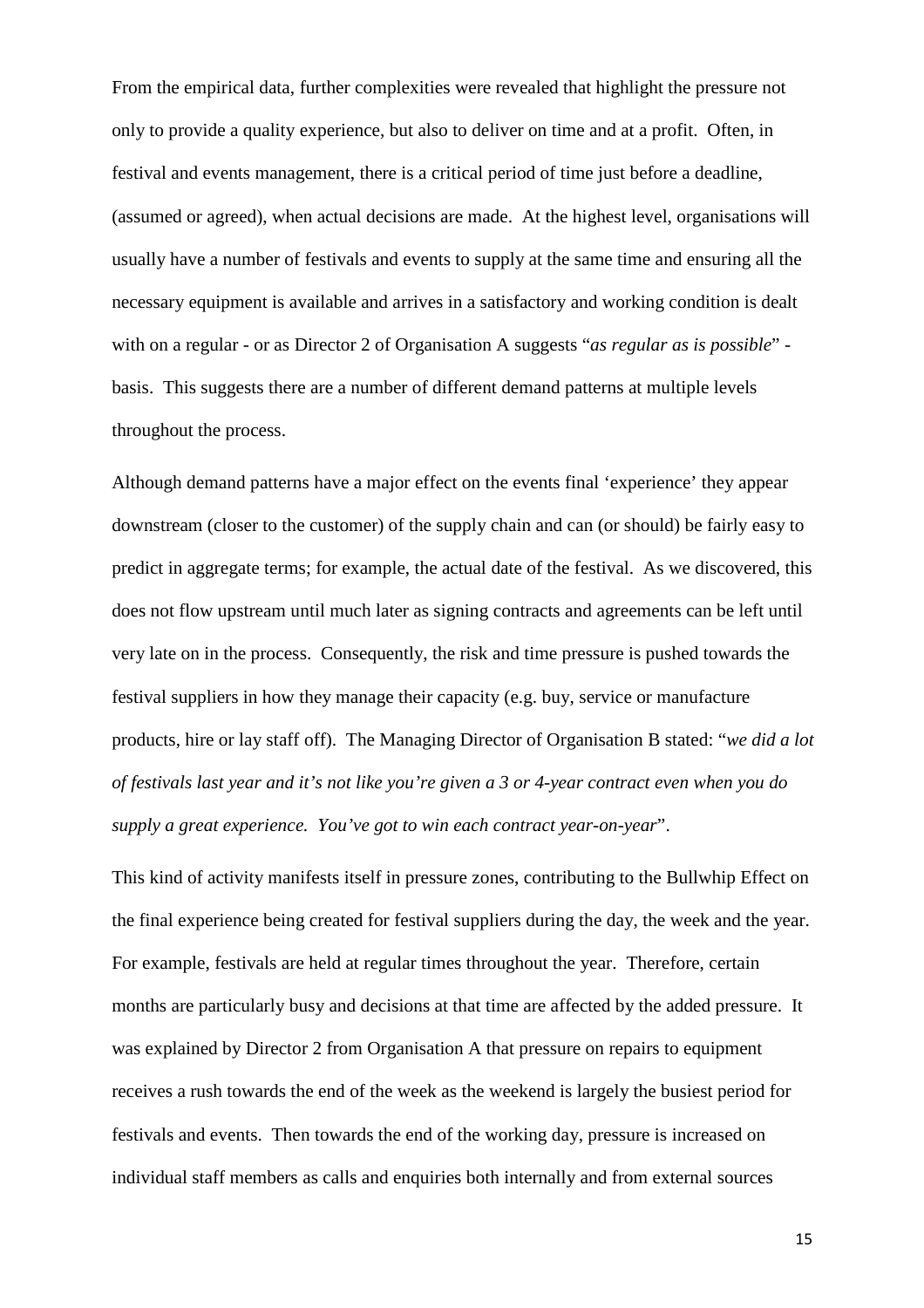increase. However, the type of demand and where it will come from is far less predictable making investment in personnel, equipment, servicing and new business much more complicated.

A typical example of this effect occurs when suppliers go back up the supply chain for corrections. These corrections can include reviewing 'to-do' lists, making repairs to equipment, reviewing inventory requirements and increasing the use of temporary labour.

#### *Effect on purchasing behaviour – the purchasing portfolio model*

Despite a number of studies on purchasing related activities of the festival audience, i.e. the consumer (Felsenstein and Fleischer 2003; Gripsrud et al. 2010; Kim et al. 2011; Alexander et al. 2012; Shone and Parry 2013), there is a distinct lack of research regarding the behaviour, practices and purchasing activities experiences of festival and event managers. When considering the importance of the festival manager's role in delivering 'an experience' (Berridge 2007), while at the same time generating a competitive advantage, it is clear that it is an increasingly important research undertaking to understand the influences over purchasing decision making in festival supply chains.

During the interviews, each organisation described how their own purchasing practices affected others in the supply chain, with both positive and negative consequences. Some areas have been discussed, such as the streamlining of internal activities to regain control of inventory and pricing and the importance of points of sale in maintaining profit margins for a high-end brand image that was maintained with the necessary support such products demand. Other factors included how contractual terms were agreed with major suppliers for high profile events and how replacing damaged items or the ordering of replacement parts to repair damaged items is maintained.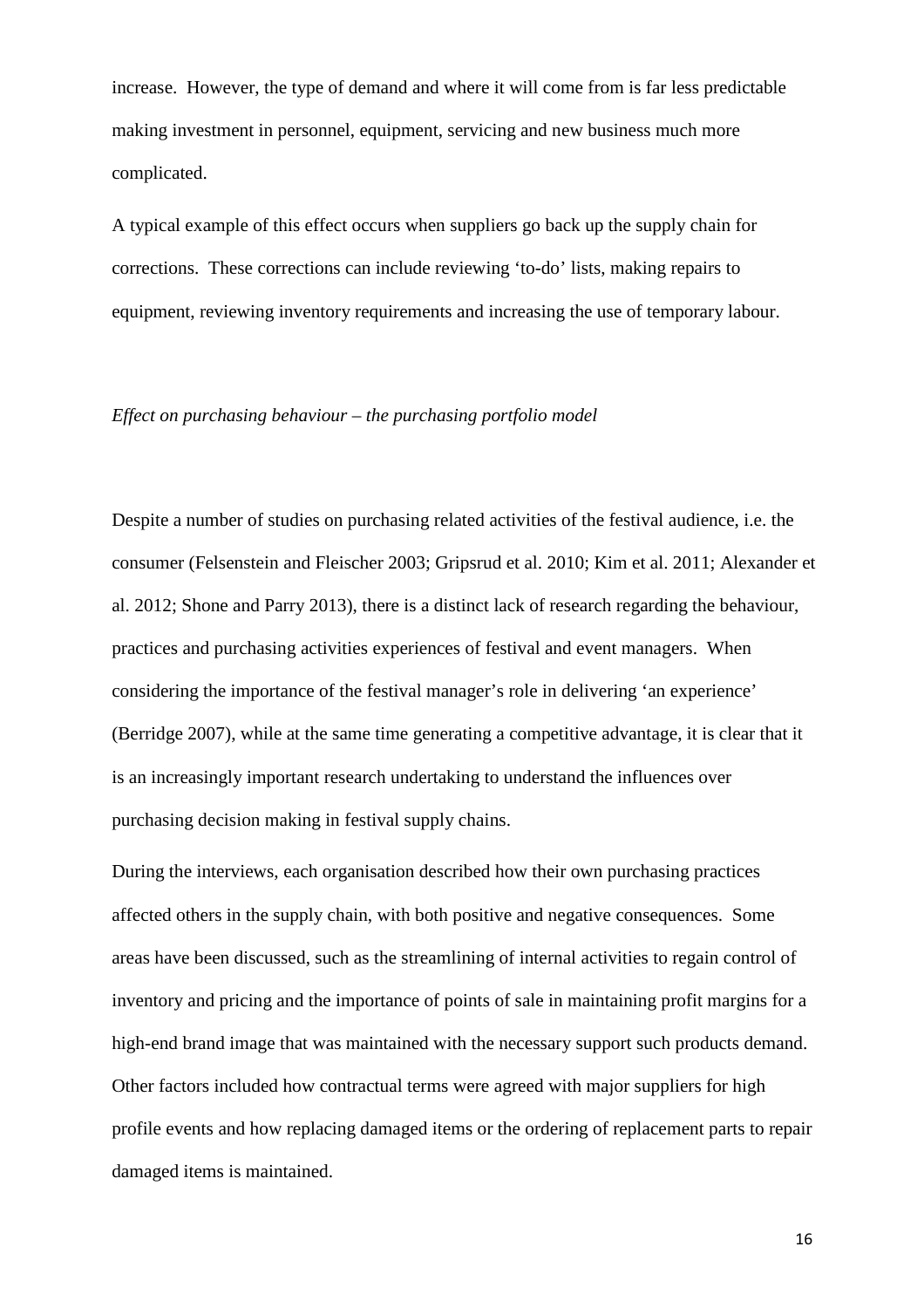As specific purchases will be of differing importance to an organisation, in terms of their value, effect on customer satisfaction and strategic importance, it is clear that single purchasing practices involving the same behaviours will not be appropriate or desirable in all circumstances. It is therefore important to be able to distinguish between purchasing behaviours and the relative impact on the organisation. One commonly used approach in the SCM field is to link categories of purchase type to specific and suitable purchasing practices and ways of working are used depending on what products/services are being bought. There are a number of different variants of such a model, but the one developed by Kraljic (1983) forms the basis for many and is therefore adopted for this study. This classifies products or services along two axes; where they have different levels of impact on the event and different levels of supply risk or supply market complexity (as shown in *Figure 6*.).





Source: Kraljic, P. (1983). "Purchasing Must Become Supply Management." Harvard

Business Review 61(5): 109-117.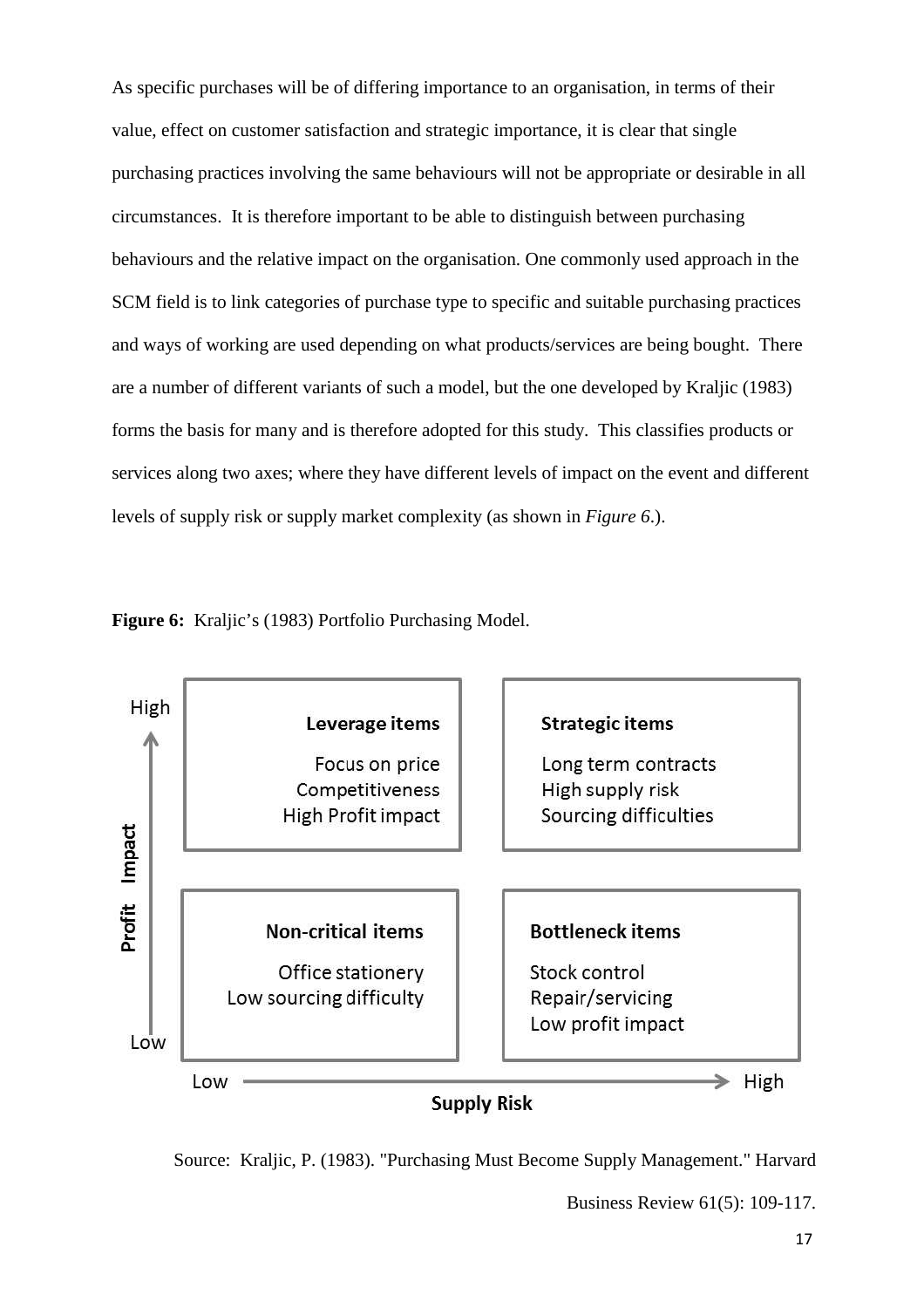By positioning categories of supply (not single suppliers) into one of the four quadrants then different purchasing practices can be adopted which "fit" with the type of category. These have been covered in some detail in both research papers (Gelderman and van Weele 2002; Padhi et al. 2012) and textbooks (Cousins et al. 2008; Trompenaars 2014). In principle, those that are in the non-critical items (routine), such as stationery and other office supplies, have a focus on efficiency and as the cost of moving from one supplier is low (as there are a number of suppliers in the market) the objective is to pay the most competitive price. Those at the opposite end of the matrix, strategic items are those that have a high impact on the festival supplier's profitability, such as AV equipment, and are also characterised by high supply risk (monopoly supply etc.), which suggests that a co-operative relationship is more suitable. Having identified a number of pressures zones in the preceding section, we now turn to the effect these have on the purchasing practices of the organisations in the supply chain, through the use of a purchasing portfolio model as a lens through which to gather structured insights. The actual impact on business can be seen on the organisation of the product/service as the internal effects create a tendency to view a purely financial (e.g. profit) impact. For example, considerations such as poor quality would consequently impact the ability of the organisation to sell to their own customers. However, in keeping with paradigm shifts in events, there may be broader considerations of health & safety, sustainability and ethics that may have a nonprofit link. Examples of this include, maintenance of the supplier's equipment, attaining accreditations such as ISO 140001 or 20121, although this is of course a contested area in itself.

The supply risk can be seen as the external factors that may affect buying practices for festivals. These are, for example, how many festival suppliers operate in the market place, thus influencing the switching cost of moving between suppliers and the inherent complexity of the supply market. Of course, this is not a static reflection as the external supply market will change as technologies are developed, when festival suppliers cease to trade or are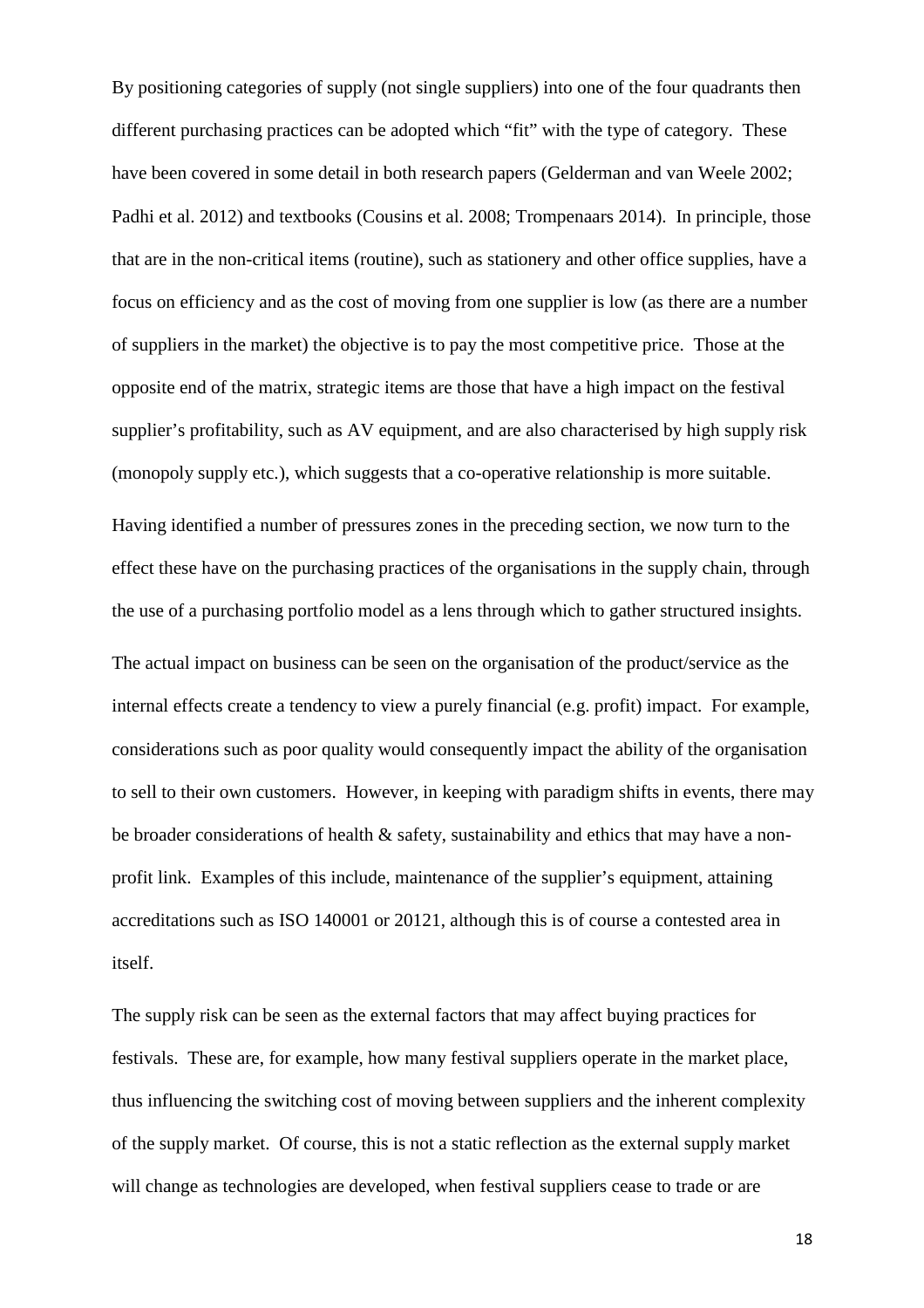unavailable or when new suppliers enter the festival market. Similarly, the internal impact factors could shift as the reliance on certain products or services change due to changes either in business direction or as has been the case, the cancellation of multiple festivals (MusicWeek 2012; Thump 2016).

What the empirical data shows us is that this congestion of finance and information flow through the supply chain creates a heightened level of pressure in getting the experience for the end user right. These are manifested by the pressure zones, which suggest there is a greater impact on the festival supplier. This effectively *forces* the movement of categories of supply from routine items "up" into the higher segments of the matrix and therefore forcing specific and less appropriate purchasing practices onto the festival supplier. This means that goods/services, which could be treated as non-critical items are "forced" into the characteristics of a strategic one, which involves a considerable deployment of internal resources, which, if the pressure zones were managed more effectively, would not be necessary.



**Figure 7:** Kraljic's (1983) portfolio model (adapted).



Harvard Business Review 61(5): 109-117. (Adapted Ryan & Kelly 2017).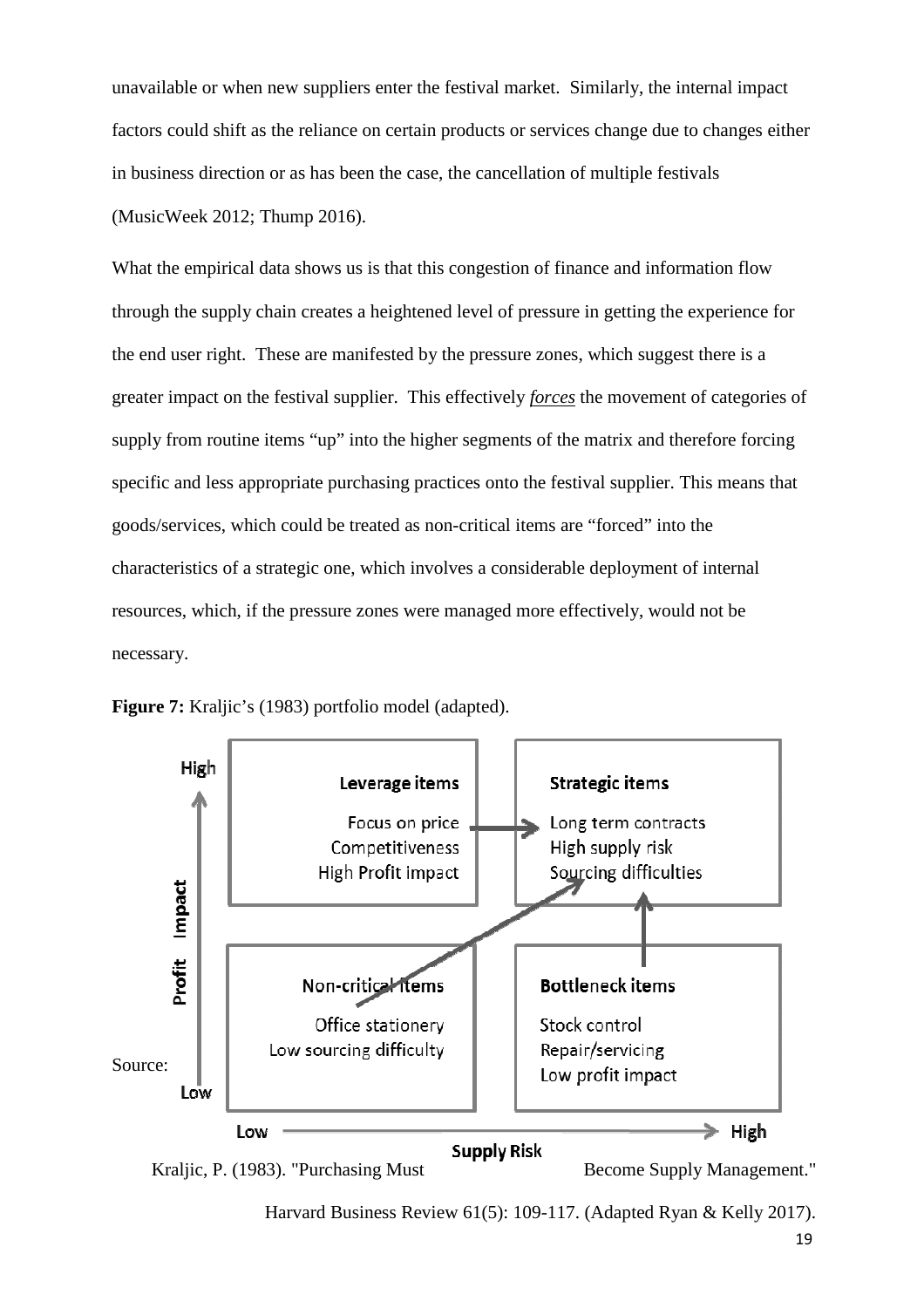This manifests itself in a number of potentially serious consequences such as ordering at short notice, postponing planned safety inspections until after an event, not having time to make effective selections between suppliers leading to increased fees, loss of supply or the need to ensure the festival supplier has an even closer relationship with its own suppliers than it may, under normal circumstances, choose to do; resulting in unnecessary resource deployment. When such instances occur, complications can be sensed or amplified by knock-on effects that can eventually affect the festival audience experience of the event through the festival's management supply chain. A lack of effective demand management processes, compounded by a lack of clear information flows has a sizeable effect on the purchasing practices which means that the organisations cannot take advantage of the most effective and efficient purchasing practices, which would normally be associated with strategic purchasing behaviour. The most basic activities are creating potentially fatal consequences.

#### *Implications and conclusions*

It is clear that the current landscape of demands affecting the delivery of festivals provides a renewed set of supply chain challenges. This requires a new set of approaches from festival managers to understand the most appropriate, efficient and safe operations for their event. This section now summarises the findings to generate clear recommendations for practitioners in the festival field, as well as generating future research ideas for academics and providing learning opportunities for students in the area.

Firstly, clearly mapping an empirically-based festival supply chain highlights the diversity of organisations involved and the complexity of managing supply chains in this field. Also, it shows that organisations beyond the direct control of the focal organisation may materially affect the delivery of high levels of customer service to the festival audience end user.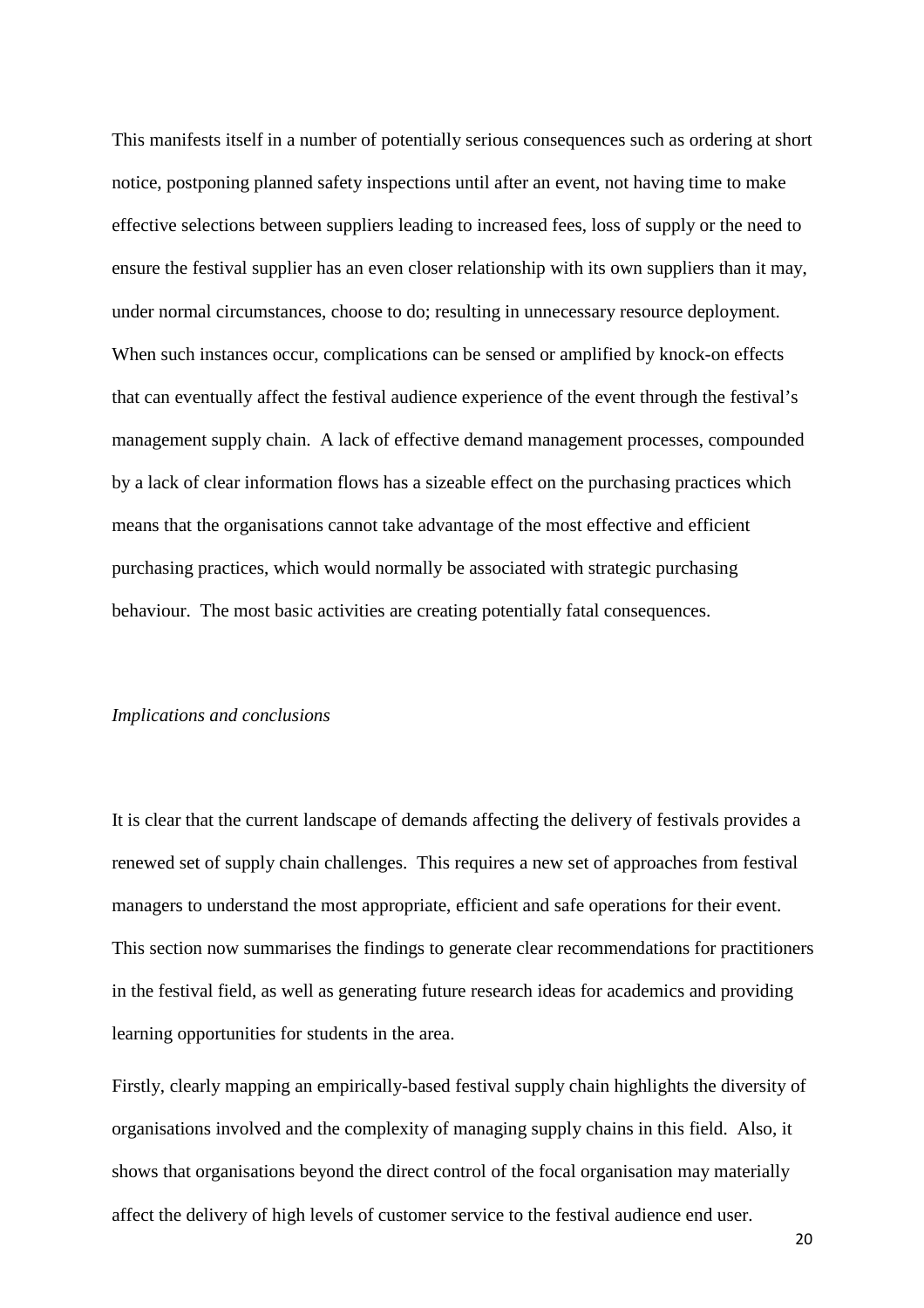Secondly, the chapter highlights the importance of responding quickly to information that comes from the supply chain. Using the concept of the Bullwhip Effect as applied to an empirical festival supply setting, it has highlighted that the pressure zones created by the tapering of information flows may result in the adoption of inappropriate activities and practices. This could have the effect of poor performance at the level of the supply chain and a corresponding effect on the festival attendee's satisfaction. Not doing so can result in poor overall management of the supply chain (not necessarily at the level of an individual organisation) and lead to serious and in some cases fatal effects on the festival attendee's experience. Similarly, minor, incremental, often unintended or unforeseen incidents suggests the behaviour of one organisation can detrimentally effect another organisation in different parts of the supply chain. Increasing the timely availability and the amount and quality of information flows through the supply chain by making demand data available to suppliers, should positively impact the particular supply chain's ability to compete with others and increase the overall quality of the event.

Thirdly, if organisations consider the effect that their behaviour might have on the wider supply chain, then it should mean that the overall experience of a festival attendee will be improved. This does not require an overly altruistic perspective with the underlying thought that such actions might improve their competitor's performance as there is enough variability in supply chain organisational selection to offer distinct advantages to the performance in their "own" supply chain.

What becomes clear from discussions with the various organisations in this festival supply chain is that whilst they are operating in different goods/services markets, they are faced with similar challenges because of the overall supply chain they operate in. The time and resources that are devoted to festival delivery are considerable and, although this means that many events are a success, a more organised approach may provide an opportunity to make a more efficient use of internal management resources.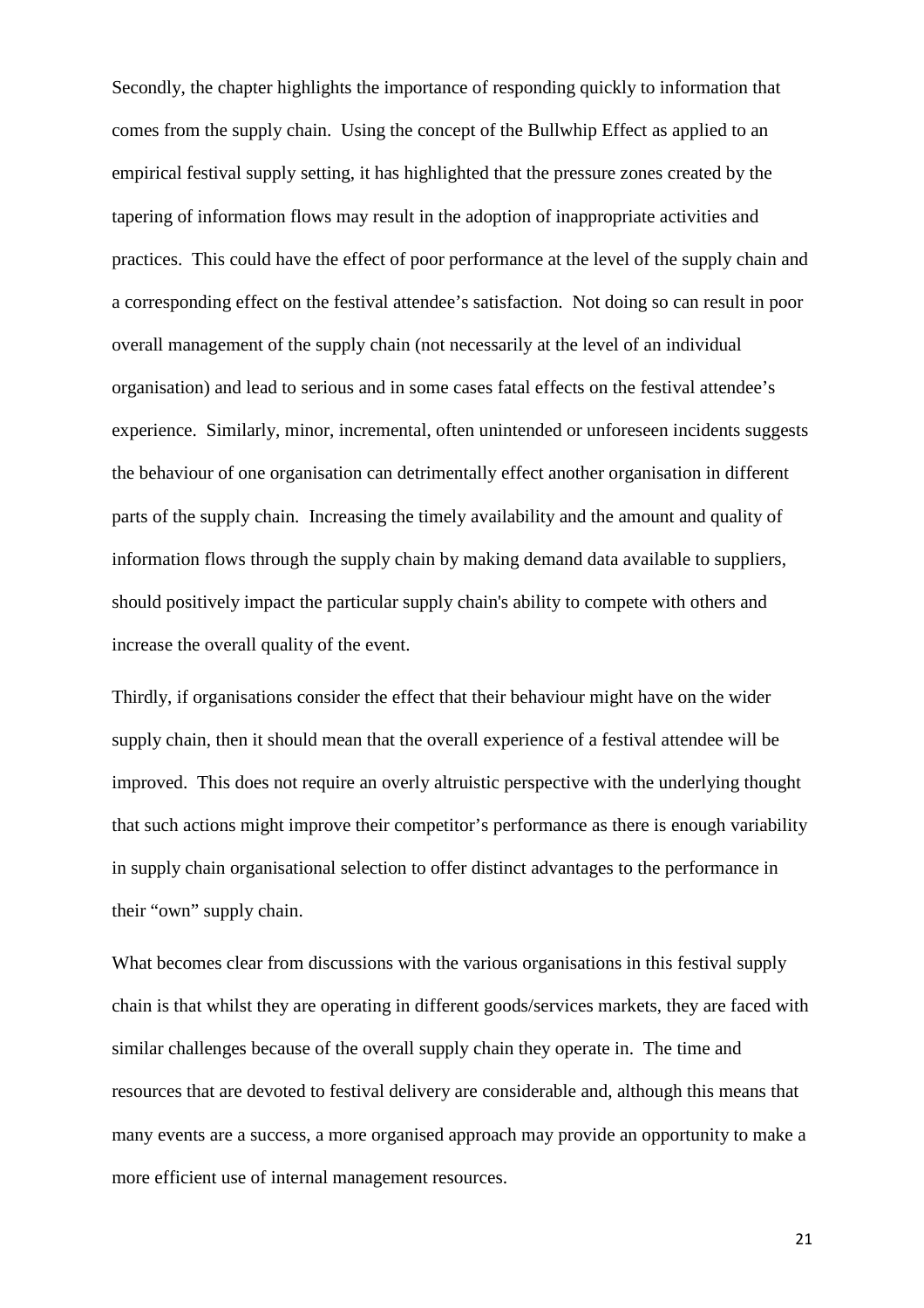The turnover of each organisation in this supply chain is substantial, (£100's of millions) and cash flow (money) continually affects purchasing practices as there is a sustained focus on budgets, which always have limits. This means that the timing of the different activities, (both positive and negative), can have a knock-on effect further upstream or downstream in the supply chain. A critical skill that exists in festival management is the ability to anticipate and predict possible outcomes of any given situation; whether it is a risk or opportunity. This ability to make the right decision is a skill that can recognise possible advantages or prevent potential disasters.

It was observed throughout the interviews that the business of sound reinforcement or PA supply is fundamentally convivial and the passion expressed by those involved was clearly evident. Even though the work included long and often exhausting days, the nature of the work appears to provide a clear sense of job satisfaction for all those involved. However, while this was observed within this supply chain and is likely to be mirrored across other similar supply chains, there was evidence of serious rivalry between other festival supply chains and communication does not exist in any capacity across these divides.

The rationale for increased levels of SCM are the positive impacts that effective and efficient SCM can have on the overall supply chain, including; increased sales margins, greater levels of inter-organisational collaboration in terms of closer working relationships and the ability to adopt greater levels of strategic planning and purchasing behaviours.

While successful festivals are largely about varying levels of excitement for the end user, this research has highlighted that from an organisational or delivery perspective, festival management favours *uneventful* processes. Fewer surprises and greater levels of predictability allow for less complicated delivery procedures and the adoption of more suitable SCM practices. The chapter also highlights that there is a clear opportunity to build on this initial empirical research through the deployment of SCM concepts, theories, models and techniques in festival management, the classroom and other empirical festival settings.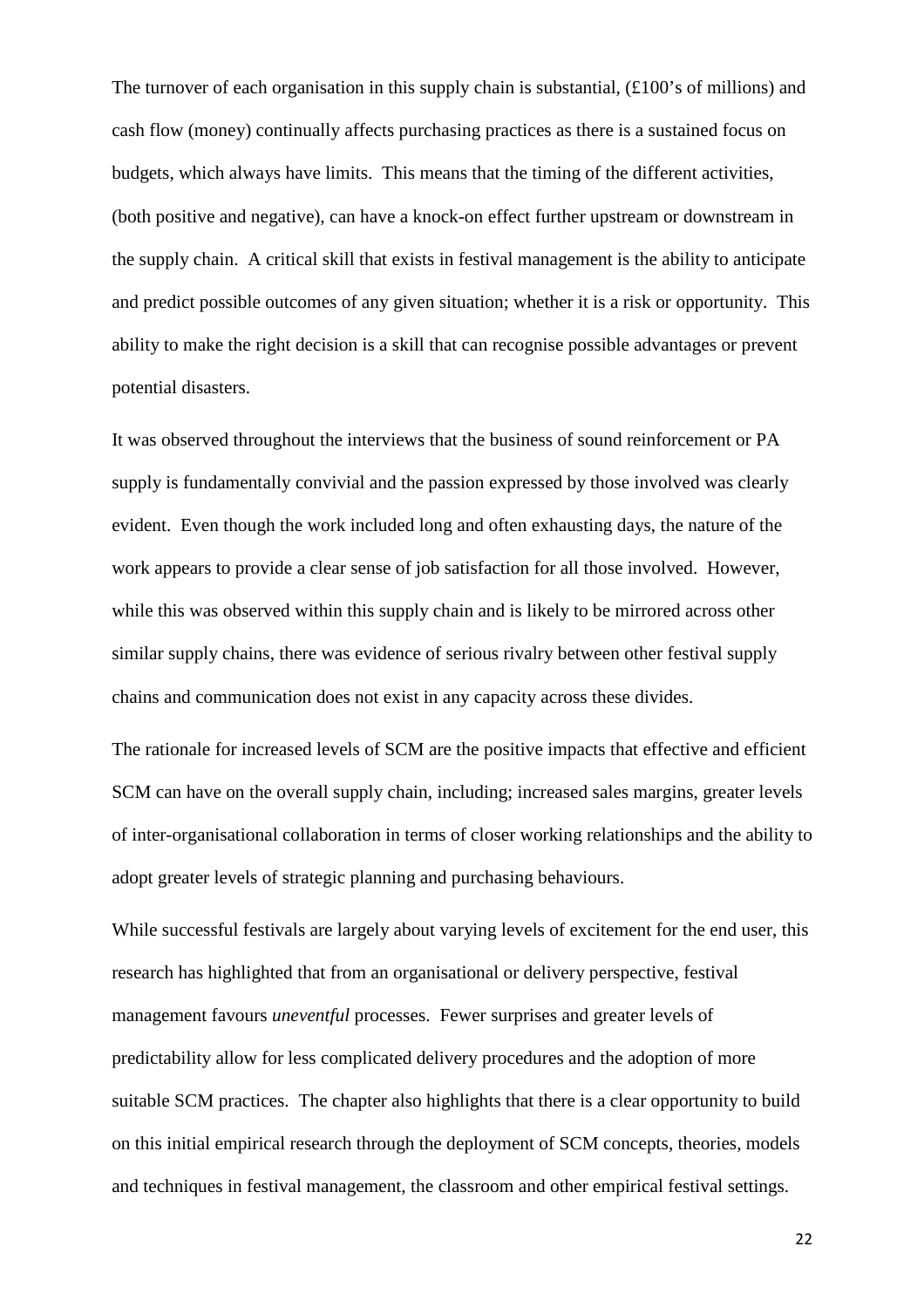- Akkermans, H. and B. Vos (2003). "AMPLIFICATION IN SERVICE SUPPLY CHAINS: AN EXPLORATORY CASE STUDY FROM THE TELECOM INDUSTRY." Production and Operations Management **12**(2): 204-223.
- Alexander, A. C., D.-Y. Kim, et al. (2012). "Individual and Organizational Characteristics Influencing Event Planners' Perceptions of Information Content and Channel Choice." Journal of Convention & Event Tourism **13**(1): 16-38.
- Allen, J., W. O'Toole, et al. (2008). Festival and special events management. Sydney, Wiley.
- Aloini, D., R. Dulmin, et al. (2015). "Key antecedents and practices for Supply Chain Management adoption in project contexts." International Journal of Project Management **33**(6): 1301- 1316.
- Anderson, E. G., D. J. Morrice, et al. (2005). "The "physics" of capacity and backlog management in service and custom manufacturing supply chains." System Dynamics Review **21**(3): 217-247.
- Arcodia, C. and S. Reid (2005). "Event Management Associations and the Provision of Services." Journal of Convention & Event Tourism **6**(4): 5-25.
- Arnott, B. and A. Freire (2010). "Planning Safe Outdoor Festivals and Events." Municipal World **120**(2): 19-23.
- Babbie, E. (2001). The practice of social research. Belmont, CA, Wadsworth/Thomson Learning.
- Basu, S., I. Bose, et al. (2013). "Lessons in risk management, resource allocation, operations planning, and stakeholder engagement: the case of the Kolkata Police Force and Durga Puja." Decision **40**(3): 249-266.
- Berridge, G. (2007). Events design and experience. London, Elsevier.
- Bowdin, G., J. Allen, et al. (2011). Events Management. London, Elsevier.
- Burgess, K., P. J. Singh, et al. (2006). "Supply chain management: a structured literature review and implications for future research." International Journal of Operations & Production Management **27**(7): 703-729.
- Calvin, J. (2012). "Festivals and events in emergent economies
- A sea change, and for whom?" International Journal of Event and Festival Management **3**(1): 9-11. Case, R. (2013). Events and the environment. London, Routledge.
- Chen, S. C. (2011). "Residents' Perceptions of the Impact of Major Annual Tourism Events in Macao: Cluster Analysis." Journal of Convention & Event Tourism **12**(2): 106-128.
- Christopher, M. G. (1992). Logistics and Supply Chain Management. London, UK, Pitman Publishing.
- Christopher, M. G. (2016). Logistics and Supply Chain Management. 5th Ed. Harlow, UK, Financial Times/Pearson.
- Cousins, P., R. Lamming, et al. (2008). Strategic Supply Management. Principles, Theories and Practice. Harlow, Pearson Education.
- Croom, S., Romano, P., Giannais, M. (2000). "Supply chain management: an analytical framework for critical literature review." European Journal of Purchasing & Supply Management **6**: 67-83.
- Daniels, M. (2014). Wedding planning and management: consultancy for diverse clients. Abingdon, Oxon, Abingdon, Oxon : Routledge.
- Elrod, C., S. Murray, et al. (2013). "A Review of Performance Metrics for Supply Chain Management." Engineering Management Journal **25**(3): 39-50.
- Emery, P. (2010). "Past, present, future major sport event management practice: The practitioner perspective." Sport Management Review **13**(2): 158-170.
- Felsenstein, D. and A. Fleischer (2003). "Local Festivals and Tourism Promotion: The Role of Public Assistance and Visitor Expenditure." Journal of Travel Research **41**: 385-392.
- Ferdinand, N. and P. Kitchin, J. (2012). Event management and internatiobnal approach. London, Sage.
- Fields, K. and P. Stansbie (2007). Festival and event catering operations. in Festival and events management: an international arts and cultural perspective. Oxford, Elsevier**:** 171-182.
- Gelderman, C. and A. van Weele (2002). "Strategic Direction through Purchasing Portfolio Management: A Case Study." The Journal of Supply Chain Management **38**(1): 30-37.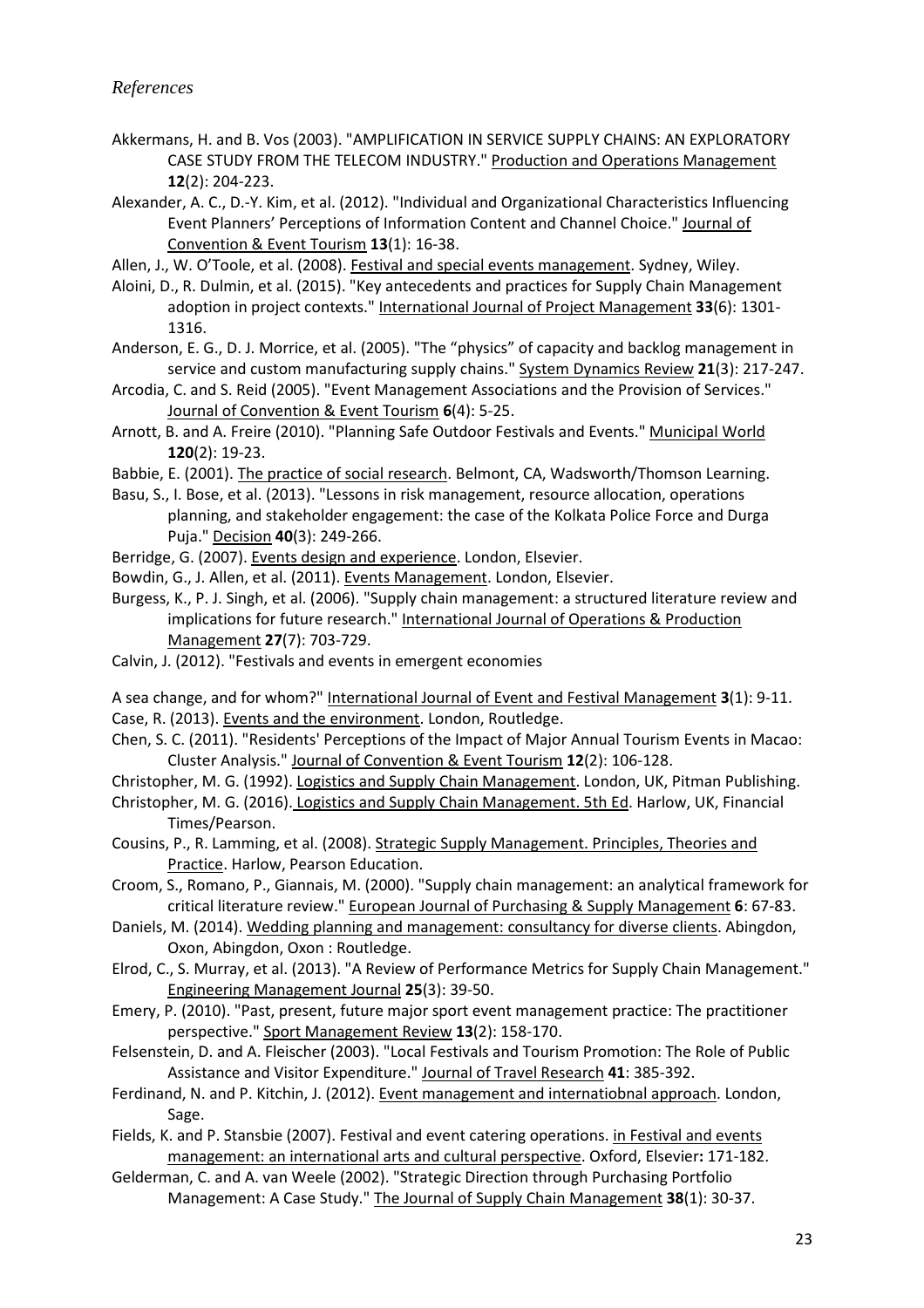Getz, D. (2012). Event Studies. Oxford, UK, Routledge.

- Getz, D., Andersson, T., Larson, M. (2007). "Festival Stakeholder Roles: Concepts and Case Studies " Event Management **10**(2): 103-122.
- Gioia, D. A., K. G. Corley, et al. (2013). "Seeking Qualitative Rigor in Inductive Research Notes on the Gioia Methodology." Organizational Research Methods **16**(1): 15-31.
- Goldblatt, J. (2008). Special Events: A New Generation and the Next Frontier New Jersey, Wiley & Sons.
- Grefrath, C., D. Wagner, et al. (2017). Development Methodology for Sustainable Solutions. Value Networks in Manufacturing: Sustainability and Performance Excellence. J. P. Liyanage and T. Uusitalo. Cham, Springer International Publishing**:** 193-221.
- Gripsrud, G., E. Nes, et al. (2010). "Effects of Hosting a Mega-Sport Event on Country Image." Event Management **14**(3): 193-204.
- Kim, J., B. Crow, et al. (2011). "Relationship Between Corporate Image and Purchase Behavior: Moderating Effects of Personal Characteristics and Situational Factors " Event Management **15**(3): 245-266.
- Kraljic, P. (1983). "Purchasing Must Become Supply Management." Harvard Business Review **61**(5): 109-117.
- Lambert, D. M. (1998). Fundamentals of logistics management. London, Irwin/McGraw-Hill.
- Lambert, D. M. and T. L. Pohlen. (2001). "Supply Chain Metrics." The International Journal of Logistics Management, **12**(1): 1-19.
- Lee, H., V. Padmanabhan, et al. (2004). "Information Distortion in a Supply Chain: The Bullwhip Effect." **50**(12\_supplement): 1875-1886.
- Lee, J.-E., B. A. Almanza, et al. (2010). "Food Safety at Fairs and Festivals: Vendor Knowledge and Violations at a Regional Festival." Event Management **14**(3): 215-223.
- Lincoln, Y. S. and E. G. Guba (1985). Naturalistic Inquiry. Thousand Oaks, CA, Sage Publications.
- Markwell, K. and S. Tomsen (2010). "Safety and Hostility at Special Events: Lessons from Australian Gay and Lesbian Festivals." Event Management, Cognizant Communication Corporation **14**(3): 225-238.
- Monczka, R. M. and J. Morgan (1997). "What's wrong with supply chain management?" Purchasing **122**(1): 69-73.
- MusicWeek (2012). Three more festivals cancelled. Retrieved from: http://www.musicweek.com/news/read/update-three-more-uk-music-festivalscancelled/049005. Accessed 21st June 2012.
- Okada, T., A. Namatame, et al. (2017). A Method to Reduce the Amount of Inventoried Stock in Thai Supply Chain. Intelligent and Evolutionary Systems: The 20th Asia Pacific Symposium, IES 2016, Canberra, Australia, November 2016, Proceedings. G. Leu, H. K. Singh and S. Elsayed. Cham, Springer International Publishing**:** 347-359.
- Oosterhuis, M., V. van der, T.,, et al. (2012). "The value of upstream recognition of goals in supply chains." Supply Chain Management: An International Journal **17**(6): 582-595.
- Padhi, S. S., S. M. Wagner, et al. (2012). "Positioning of commodities using the Kraljic Portfolio Matrix." Journal of Purchasing and Supply Management **18**(1): 1-8.
- Presenza, A. and S. Iocca (2012). "The weight of stakeholders on festival management. The case of music festivals in Italy." PASOS: Revista de Turismo y Patrimonio Cultural **10**(2): 25-35.
- Reid, S. and C. Arcodia (2002). "Understanding the role of the stakeholder in event management." Journal of Sport & Tourism **7**(3): 20-22.
- Riege, A. M. (2003). "Validity and reliability tests in case study research: a literature review." Qualitative Market Research: An International Journal **6**(2): 75-86.
- Ritchie, J. (1984). " Assessing the Impact of Hallmark Events: Conceptual and Research Issues." Journal of Travel Research **23**(1): 2-11.
- Robertson, M. (2015). "Technology, Society, and Visioning The Future of Music Festivals." Event Management **19**(4): 567-587.
- Rogers, T. (2013). Conferences and conventions: a global industry. Oxon, Routledge.
- Rutherford-Silvers, J. (2012). Professional event coordination. New Jersey, Wiley.
- Ryan, W. G. (2016). "How do you 'do' event management education (EME)? A case study of event management higher education awards. ." Event Management, Cognizant **20**(1): 69-80.